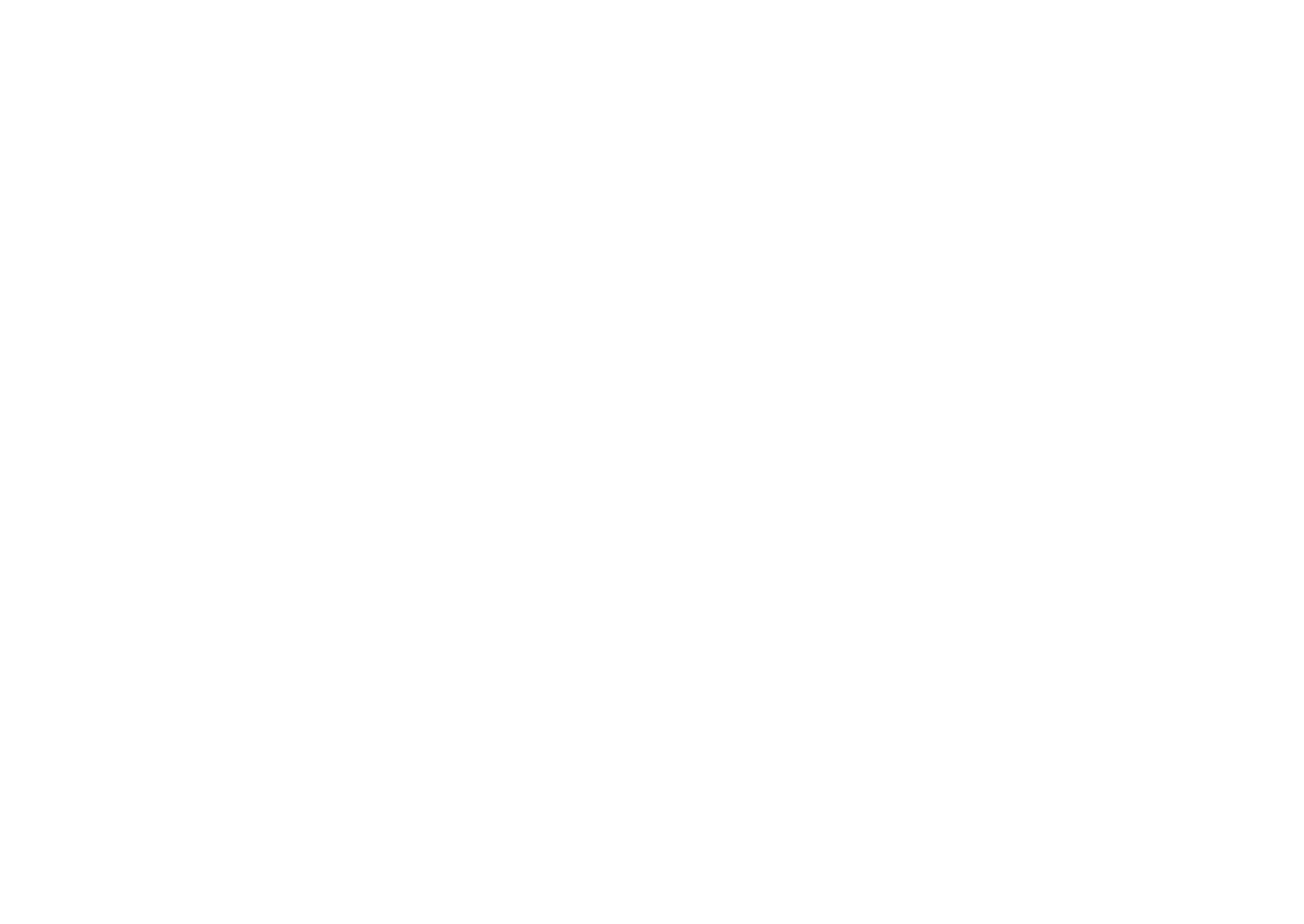#### **1. Device Description**

The HEMOBLAST™ Bellows consists of a powder composed of collagen, chondroitin sulfate, and thrombin. The powder is dry, sterilized, biocompatible, and non-pyrogenic. It is resorbed within 4 weeks. No preparation, mixing or heating is required.

HEMOBLAST™ Bellows is composed predominantly of highly purified porcine collagen with smaller amounts of bovine chondroitin sulfate and human pooled plasma derived thrombin. Each device contains a maximum of 1500 IU of thrombin. Plasma donations are from US plasma centers only. All individual donations of the plasma were tested for HBsAg, anti-HIV1/-HIV2, and anti-HCV and found to be negative. The plasma pools were tested and found to be non-reactive for HCV RNA, HBV DNA, and HIV1 RNA as determined by PCR (NAT). The product complies with the specifications of the manufacturer and World Health Organization (WHO).

The manufacturing procedures for the HEMOBLAST™ Bellows include processing steps designed to reduce the risk of viral transmission.

#### **2. Indications for Use**

HEMOBLAST™ Bellows is indicated in surgical procedures as an adjunct to hemostasis when control of minimal, mild, and moderate bleeding by conventional procedures is ineffective or impractical, except in neurosurgical, ophthalmic, and urological procedures.

#### **3. Contraindications**

- ̵ Do not inject HEMOBLAST™ Bellows into a vessel or tissue. There is a risk of allergic-anaphylactoid reaction and/or thromboembolic events which may be life-threatening.
- ̵ Do not apply HEMOBLAST™ Bellows in the absence of active blood flow, e.g., while the vessel is clamped or bypassed. Extensive intravascular clotting and even death may result.
- ̵ Do not use the HEMOBLAST™ Bellows for treatment of severe or extreme bleeding.
- Do not administer to patients with known allergies or hypersensitivity to materials of porcine or bovine origin.
- Do not use in the closure of skin incisions because it may interfere with the healing of the skin edges due to mechanical interposition of the powder.

#### **4. Warnings and Precautions**

#### **Warnings:**

- ̵ The safety and effectiveness of HEMOBLAST™ Bellows has not been evaluated in ophthalmic, urologic, and neurologic procedures.
- ̵ Because HEMOBLAST™ Bellows is made from human blood, it may carry a risk of transmitting infectious agents, e.g., viruses, and theoretically, the Creutzfeldt-Jakob disease (CJD) agent. This also applies to any unknown or emerging viruses or other types of infections. The physician should discuss the risks and benefits of this product with the patient.
- ̵ HEMOBLAST™ Bellows contains chondroitin sulfate from bovine origin which is associated with a remote risk for Transmissible Spongiform Encephalopathies (TSE), which has been minimized in accordance with regulatory guidelines by a manufacturing process with demonstrated TSE inactivation capacity.
- ̵ The use of HEMOBLAST™ Bellows in laparoscopic or robotic assisted surgery procedures has not been studied and should not be used for acquiring hemostasis.
- ̵ HEMOBLAST™ Bellows is not intended as a substitute for meticulous surgical technique and the proper application of ligatures or other conventional procedures for hemostasis.
- ̵ When applied to a bleeding site, HEMOBLAST™ Bellows swells up to 60% within about 5 minutes. Caution should be used when applying HEMOBLAST™ Bellows in any cavities or closed spaces due to the swelling of the device.
- Do not attempt to trim the applicator tip.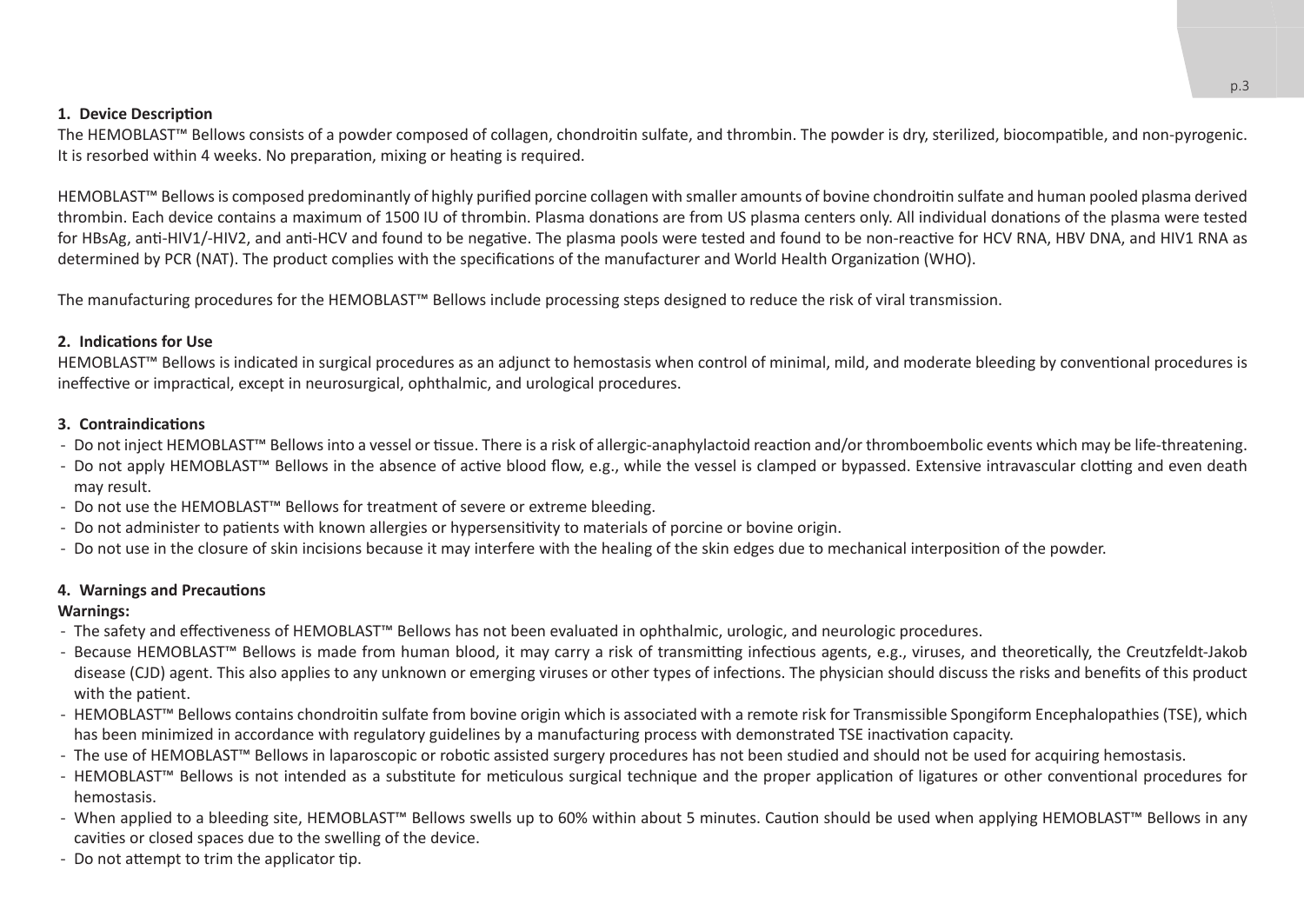- ̵ HEMOBLAST™ Bellows should not be used at the site of a valve replacement or repair as valvular dysfunction could occur.
- ̵ HEMOBLAST™ Bellows should not be applied at the site of a synthetic graft or patch implant due to potential for decreased effectiveness.
- The product should not be in contact with circulating cerebrospinal fluid (CSF).
- Do not implant in an infected or necrotic site or one that is likely to develop an infection.
- The safety and effectiveness of the combined use of the hemostatic agent with other devices has not been evaluated in controlled clinical trials.
- The material has not been tested on children and pregnant or lactating women.

#### **Precautions:**

- For single use only.
- ̵ Avoid direct contact between the nozzle or cannula tip and irrigation or bodily fluids during use to minimize the potential for clogging the tip during HEMOBLAST™ Bellows application.
- Do not re-sterilize. Consequences of re-sterilizing and/or re-using the hemostatic powder were not evaluated during the design. Therefore, the efficacy of the product may be reduced.
- ̵ Do not use HEMOBLAST™ Bellows in circumstances that result in negative peripheral venous pressure, e.g., patient positioning with head up may create negative pressure in venous structures above the diaphragm, as it may draw material into the vascular system potentially resulting in life-threatening thromboembolic events.
- Exposure to solutions containing alcohol, iodine, or heavy metals may cause the thrombin in hemostatic agent to be inactivated.
- Do not allow powder to enter into cell saver equipment, extracorporeal cardiopulmonary bypass circuits, or autologous blood salvage circuits.
- Do not use on bone surfaces where adhesives, such as methylmethacrylate or other acrylic adhesives, will be required to attach a prosthetic device.
- ̵ Avoid applying the HEMOBLAST™ Bellows device to open venous channels or sinuses of the liver parenchyma.
- ̵ HEMOBLAST™ Bellows should not be used for the primary treatment of coagulation disorders.
- Potential risk of thrombosis if absorbed systemically.
- ̵ Do not disrupt the HEMOBLAST™ Bellows clot complex by physical manipulation. This may cause clot disruption and subsequent bleeding.
- Do not use after the expiration date indicated on the package.
- Ensure that the packaging of each product is intact before use.
- Do not use if the package or the product is damaged.
- Do not use if the product has been exposed to extreme heat.
- The product must be manipulated by qualified personnel according to the general principles of sterility and pre-medication.
- The bellows should be handled with sterile powder-less gloves.
- There is a risk of human parvovirus B19 transmission. Human parvovirus B19 most seriously affects pregnant women or immune-compromised individuals. Symptoms of human parvovirus B19 include fever, drowsiness, chills, and runny nose followed about two weeks later by a rash and joint pain. Patients should report such symptoms to their physician if they appear.
- ̵ Long-term animal studies to evaluate the carcinogenic potential of HEMOBLAST™ Bellows or studies to determine the effect of HEMOBLAST™ Bellows on fertility have not been performed.
- ̵ It is not known whether HEMOBLAST™ Bellows can cause fetal harm when administered to pregnant women or can affect reproduction capacity.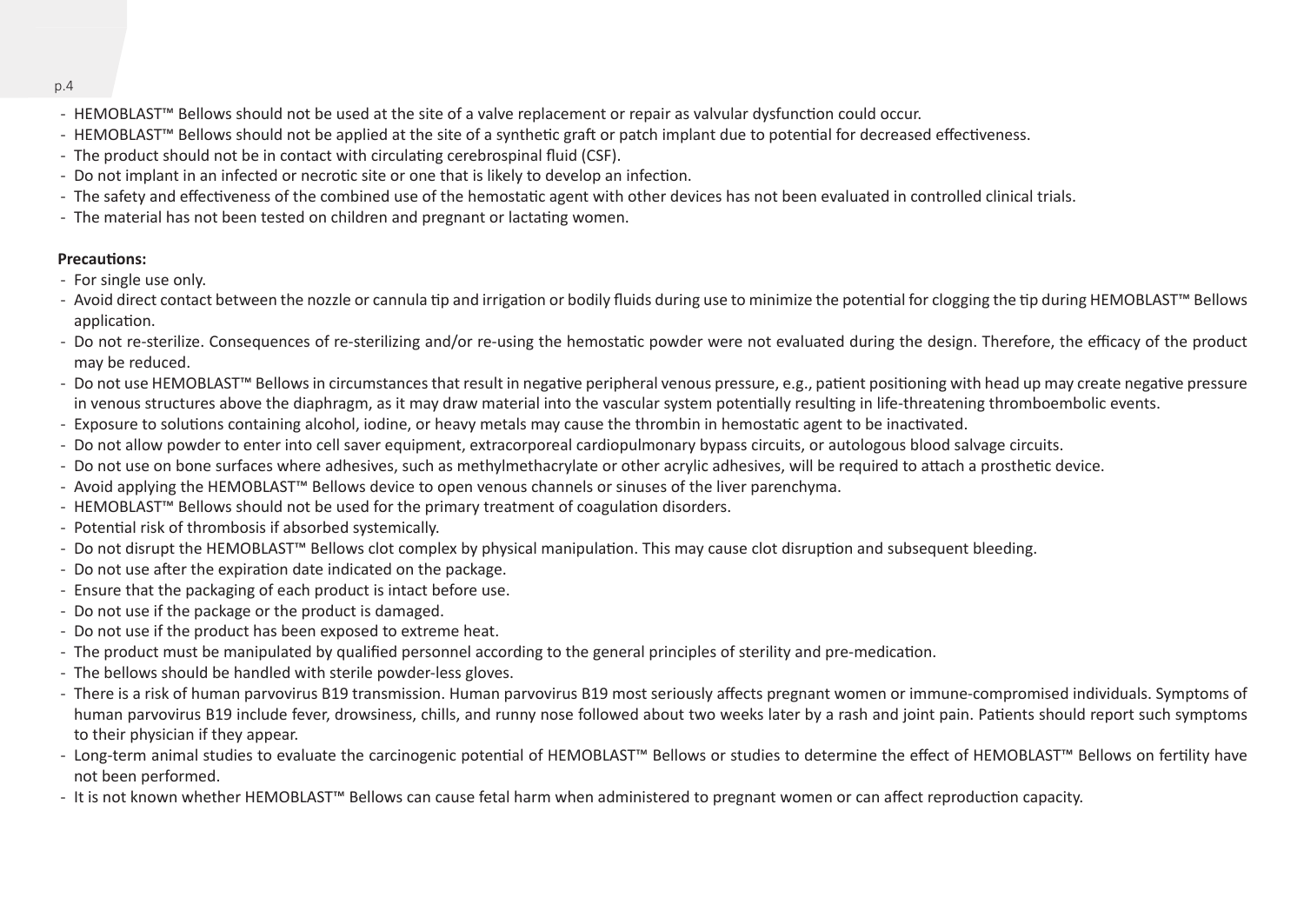#### **5. Directions for Use**

Inspect the integrity of the product packaging prior to use. If damaged, do not use. The instructions must be read before use.

- 1. Peel open the trays/blisters to remove contents with attention to sterile procedures.
- 2. Remove cap using a twisting motion.
- 3. Attach the 10 cm nozzle extension to the nozzle when additional nozzle length is needed.
- 4. Blot excess blood from the target bleeding site with gauze/pad or suction so the hemostatic implant material may be applied directly to the source of bleeding. The wound surface should be as dry as possible just before application.
- 5. Apply hemostatic implant material to the source of bleeding by compressing the bellows. Enough implant material should be applied to cover the entire source of bleeding.
- 6. Immediately use a wet laparotomy pad to hold the hemostatic material at the target bleeding site against the bleeding surface using wound appropriate pressure to conform the powder to the source of bleeding.
- 7. Maintain the hemostatic material at the target bleeding site for approximately three minutes.
- 8. Gently lift the laparotomy pad and inspect the area.
- 9. If hemostasis has not been achieved, repeat steps 4-7 or use an alternate method of hemostasis treatment.
- 10. Discard any unused product after opening.

#### Notes:

- Multiple layers of the hemostatic agent may be applied onto the wound to cover the bleeding surface.
- $\cdot$  When applied with the nozzle tip 2-3 cm from the target bleeding site, HEMOBLAST™ Bellows can treat a surface area up to 50 cm<sup>2</sup>.
- ̵ Do not disrupt the HEMOBLAST™ Bellows clot complex by physical manipulation.
- ̵ Once bleeding has ceased, excess HEMOBLAST™ Bellows powder not incorporated in the hemostatic clot should be removed by gentle irrigation.
- ̵ Once hemostasis is achieved, excess HEMOBLAST™ Bellows should be removed from the site of application by irrigation and aspiration particularly when used in and around the posterior fossa, foramina of bone, areas of bony confine, the spinal cord, and/or the optic nerve and chiasm.
- ̵ HEMOBLAST™ Bellows should not be used for controlling post-partum bleeding or menorrhagia.
- ̵ In urological procedures, HEMOBLAST™ Bellows should not be left in the renal pelvis or ureters to eliminate the potential foci for calculus formation.

#### **6. How Supplied**

HEMOBLAST™ Bellows is supplied as a bellows pre-loaded with hemostatic powder. The bellows contains 1.65g of implant material. A 10 cm nozzle extension is included to assist with the application of the powder to active bleeding sites where a slightly longer tip is desired by the surgeon. The product is sterilized using gamma-sterilization and provided in double-packaging.

#### **7. Storage**

- The product is sterile unless the package has been opened, damaged, or otherwise contaminated.
- The product must be stored between 2°C and 25°C (36-77°F) in a dry environment.
- The product can be used throughout the duration of the operation without any known or reported hazards.
- The product must be discarded after use.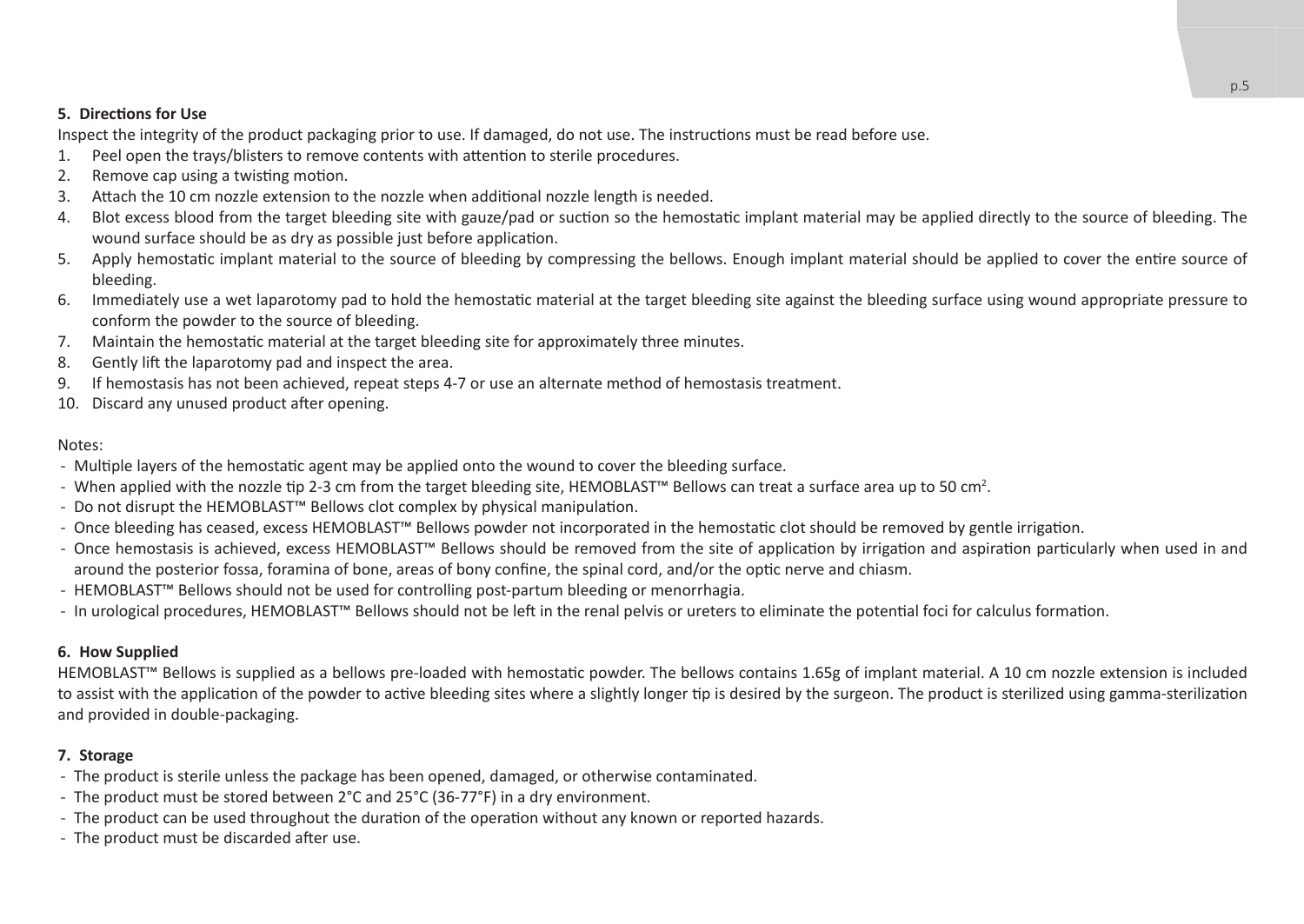#### **8. Summary of Primary Clinical Studies**

Biom'up performed clinical studies to establish a reasonable assurance of safety and effectiveness of general surgical procedures with Hemoblast Bellows as an adjunct to hemostasis when control of minimal, mild, and moderate bleeding by conventional procedures is ineffective or impractical, except in neurosurgical, ophthalmic, and urological procedures in the US under IDE # G150037 and # G160063. Data from these clinical studies were the basis for the PMA approval decision. A summary of the clinical studies is presented below.

#### **Pilot Clinical Study:**

#### **A. Study Design**

This was a prospective, multicenter, single-arm, pilot, clinical investigation to collect data to support the use of the Surface Bleeding Severity Scale ("SBSS"), and to collect initial safety and efficacy data on HEMOBLAST™ Bellows in clinical use. The pilot study enrolled 31 subjects; 27 subjects were included in the safety population and 24 subjects were included in the effectiveness population. Subjects enrolled into the study were required to have a target bleeding site with SBSS score of 1 (minimal bleeding). 2 (mild bleeding), or 3 (moderate bleeding). This 6-week study was a single arm study which included patients undergoing only orthopedic and abdominal surgeries with associated bleeding sites; the was no cardiothoracic arm.

The bleeding scale elements used in the SBSS are provided in the table below.

| <b>Surface Bleeding Seve-</b><br>rity Scale Score                     |      |                                                      |                                                              |                                                              |                                                                |                                                                |
|-----------------------------------------------------------------------|------|------------------------------------------------------|--------------------------------------------------------------|--------------------------------------------------------------|----------------------------------------------------------------|----------------------------------------------------------------|
| <b>Verbal Descriptor</b>                                              | None | Minimal                                              | Mild                                                         | Moderate                                                     | Severe; not immediately<br>life-threatening                    | Extreme; immediately<br>life-threatening                       |
| <b>Visual Descriptor</b>                                              | Dry  | Oozing                                               | Pooling                                                      | Flowing                                                      | Streaming                                                      | Gushing                                                        |
| Expected<br>Intervention(s)                                           | None | Manual pressure,<br>cautery, adjuvant<br>hemostat(s) | Manual pressure,<br>cautery, suture, adjuvant<br>hemostat(s) | Manual pressure,<br>cautery, suture, adjuvant<br>hemostat(s) | Manual pressure,<br>cautery, suture, staples,<br>tissue repair | Manual pressure,<br>cautery, suture, staples,<br>tissue repair |
| <b>Maximum Expected</b><br><b>ACS-ATLS</b><br><b>Shock Risk Class</b> |      |                                                      |                                                              |                                                              |                                                                |                                                                |

#### **Table 1: Surface Bleeding Severity Scale**

ACS-ATLS Shock Risk Class: 1 – involves up to 15% of blood volume; typically no change in vital signs and fluid resuscitation is necessary. Class 2 – involves 15-30% of total blood volume; patient is often tachycardic with a narrowing of the difference between the systolic and diastolic blood pressures; the body attempts to compensate with peripheral vasoconstriction; skin may start to look pale and be cool to the touch; volume resuscitation with crystalloids is all that is typically required; blood transfusion is not typically required. Class 3 - involved loss of 30-40% of circulating blood volume; patient's blood pressure drops; heart rate incr peripheral hypoperfusion worsens; fluid resuscitation with crystalloid and blood transfusion are usually necessary. Class 4 – involves loss of > 40% of circulating blood volume; the limit of the body's compensation is reached and aggressive resuscitation is required to prevent death.

References:

1. Spotnitz WD, Zielske D, Centis V et al. The SPOT GRADE: a new method for reproducibly quantifying surgical wound bleeding. Spine (Phila Pa 1976). 2017 Oct 10. doi: 10.1097/BRS.0000000000002447. [Epub ahead of print].

2. Kortbeek JB, Al Turki SA, Ali J et al. Advanced trauma life support. 8th edition, the evidence for change. J Trauma 2008;64:1638-50.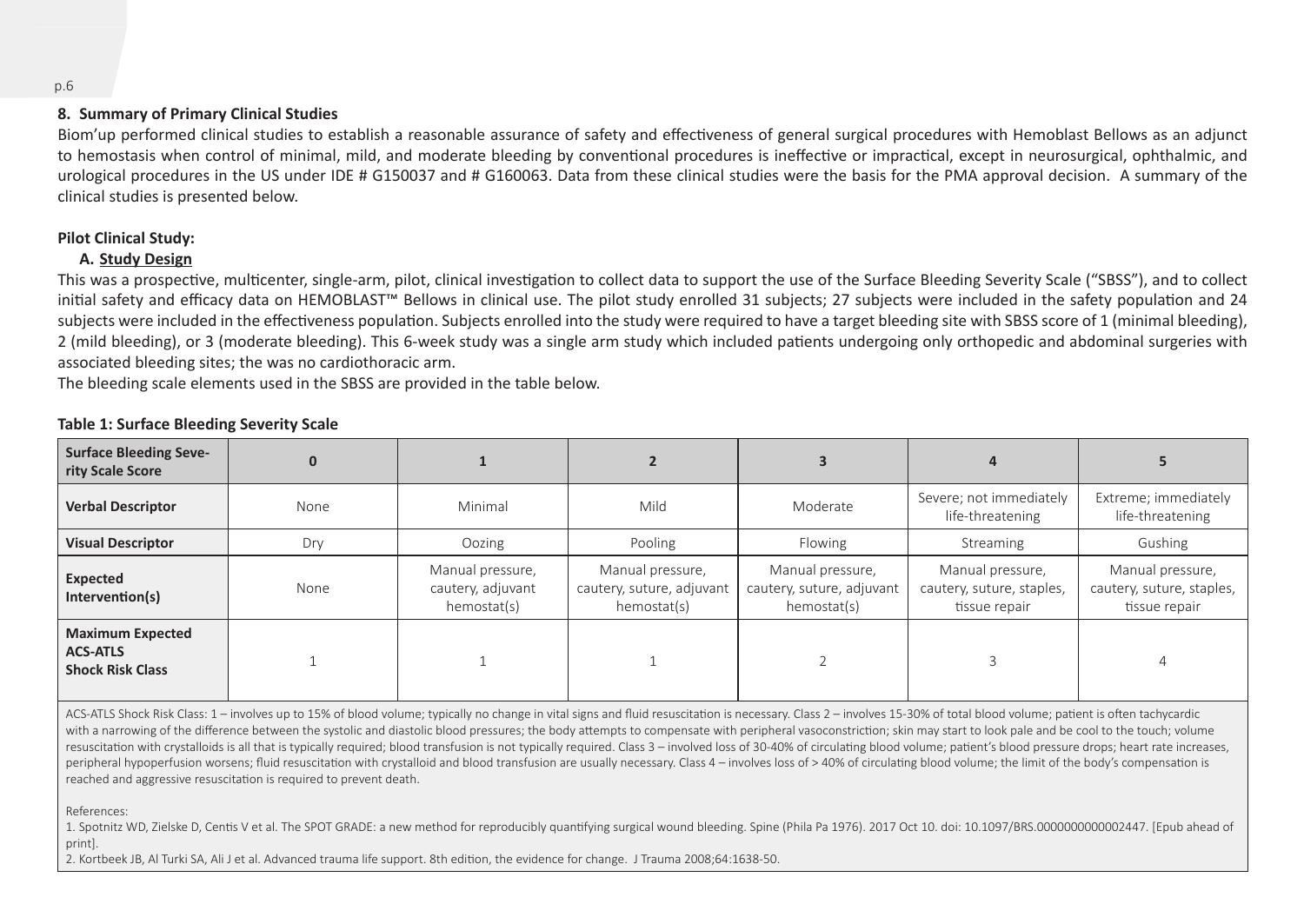#### **1. Clinical Inclusion and Exclusion Criteria**

A subject must have met all the following preoperative inclusion criteria to be enrolled into the investigation:

- Subject is undergoing elective open abdominal or orthopedic lower extremity surgery;
- Subject or an authorized legal representative is willing and able to give prior written informed consent for investigation participation;
- Subject on antiplatelets, including aspirin, will discontinue medication at least 10 days prior to surgery; and
- Subject is 21 years of age or older.

A subject had to meet all of the following intraoperative inclusion criteria to be enrolled into the investigation:

- Subject does not have an active or suspected infection at the surgical site;
- Subject in whom the Investigator is able to identify a target bleeding site (TBS) for which any applicable or conventional means for hemostasis are ineffective or impractical; and
- Subject has a TBS with SBSS score of 1, 2, or 3.

A subject had to meet all of the following preoperative exclusion criteria to be enrolled into the investigation:

- Subject is undergoing a laparoscopic, thoracoscopic, or robotic surgical procedure;
- Subject is undergoing a spinal surgical procedure:
- Subject is undergoing a neurologic surgical procedure;
- Subject is undergoing an emergency surgical procedure;
- Subject is pregnant, planning on becoming pregnant during the follow-up period, or actively breast-feeding;
- Subject has a clinically significant coagulation disorder or disease, defined as a platelet count <100,000 per microliter and/or International Normalized Ratio > 1.5 within 4 weeks of surgery;
- Subject had chronic corticosteroid use within 2 weeks prior to surgery:
- Subject receiving intravenous heparin or oral Coumadin within 24 hours of surgery;
- Subject has an active or suspected infection at the surgical site;
- Subject has had or has planned any organ transplantation;
- Subject has a known sensitivity or allergy to bovine and/or porcine substance(s) or any other component(s) of the hemostatic agent;
- Subject has ASA classification of  $> 4$ ;
- Subject has a life expectancy of less than 3 months:
- Subject has a known psychiatric disorder, which in the opinion of the Principal Investigator, would preclude the subject from completing this clinical study;
- Subject has documented severe congenital or acquired immunodeficiency;
- Subject has religious or other objections to porcine or bovine components;
- Subject in whom the investigational device will be used at the site of a cemented or uncemented porous coated joint implant;
- Subject is currently participating or has participated in another clinical trial within the past 30 days and is receiving/has received an investigational drug, device, or biologic agent; and
- Subject is not appropriate for inclusion in the clinical trial, per the medical opinion of the Principal Investigator.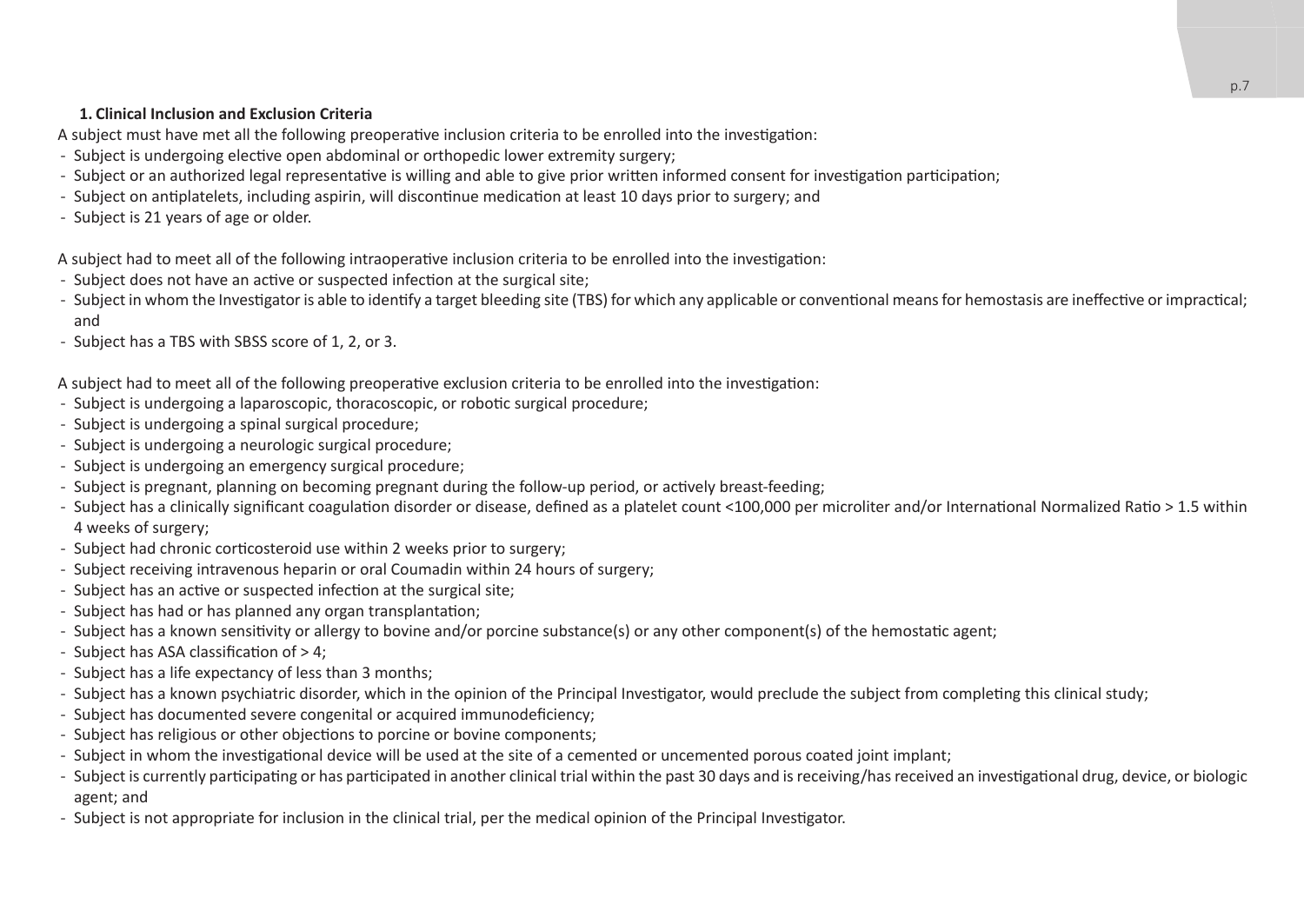#### **2. Follow-up Schedule**

All enrolled subjects were evaluated in the immediate postoperative period (within 24 hours after surgery) and at 6 weeks postoperatively (visit 4-8 weeks postoperatively).

#### **3. Clinical Endpoints**

Primary endpoint:

The primary endpoint of this clinical investigation is the mean paired Kappa statistic for the assignment of SBSS scores by 2 Investigators.

Secondary endpoints:

Secondary endpoints of this clinical investigation consist of:

- ̵ Proportion of subjects achieving hemostasis within 6 minutes of HEMOBLAST™ Bellows application;
- ̵ Proportion of subjects achieving hemostasis within 10 minutes of HEMOBLAST™ Bellows application;
- ̵ Proportion of subjects achieving hemostasis within 3 minutes of HEMOBLAST™ Bellows application; and
- Incidence of adverse events through final follow-up.

#### **B.Accountability**

A total of 31 subjects met preoperative eligibility criteria, including roll-in subjects. Four subjects were excluded from the study intraoperatively due to not meeting intraoperative inclusion criteria, resulting in a total of 27 enrolled subjects, including the roll-in subjects. These 27 subjects are considered the safety analysis population. There was one roll-in subject at each site and roll-in subjects are not included in the efficacy analysis. Therefore, 24 subjects enrolled in the study are considered the efficacy analysis population. The exploratory analysis population includes 25 subjects total (the efficacy analysis population plus one subject who met pre-operative eligibility requirements but failed intra-operative eligibility criteria). Enrollment was fairly balanced across all 3 sites, with 9 subjects being enrolled at Site 2 and 8 and 10 subjects enrolled at Site 6 and Site 8, respectively. Site 2 had 3 subjects that were excluded intraoperatively, Site 8 had 1 subject that was excluded intraoperatively, while no subjects were excluded intraoperatively at Site 6.

#### **Table 2: Number of Subjects per Site**

| Population                                                                                                                | All | Site 2 | Site 6 | Site 8 |
|---------------------------------------------------------------------------------------------------------------------------|-----|--------|--------|--------|
| Total: Preoperative eligible + roll-in subjects                                                                           |     |        |        |        |
| Intraoperative ineligible subjects                                                                                        |     |        |        |        |
| SAFETY ANALYSIS POPULATION: Preoperative AND Intraoperative<br>eligible (ENROLLED and includes roll-in subjects)          |     |        |        | 10     |
| Roll-in subjects                                                                                                          |     |        |        |        |
| <b>EFFICACY ANALYSIS POPULATION: Preoperative AND Intraoperative</b><br>eligible (ENROLLED and EXCLUDES roll-in subjects) |     |        |        |        |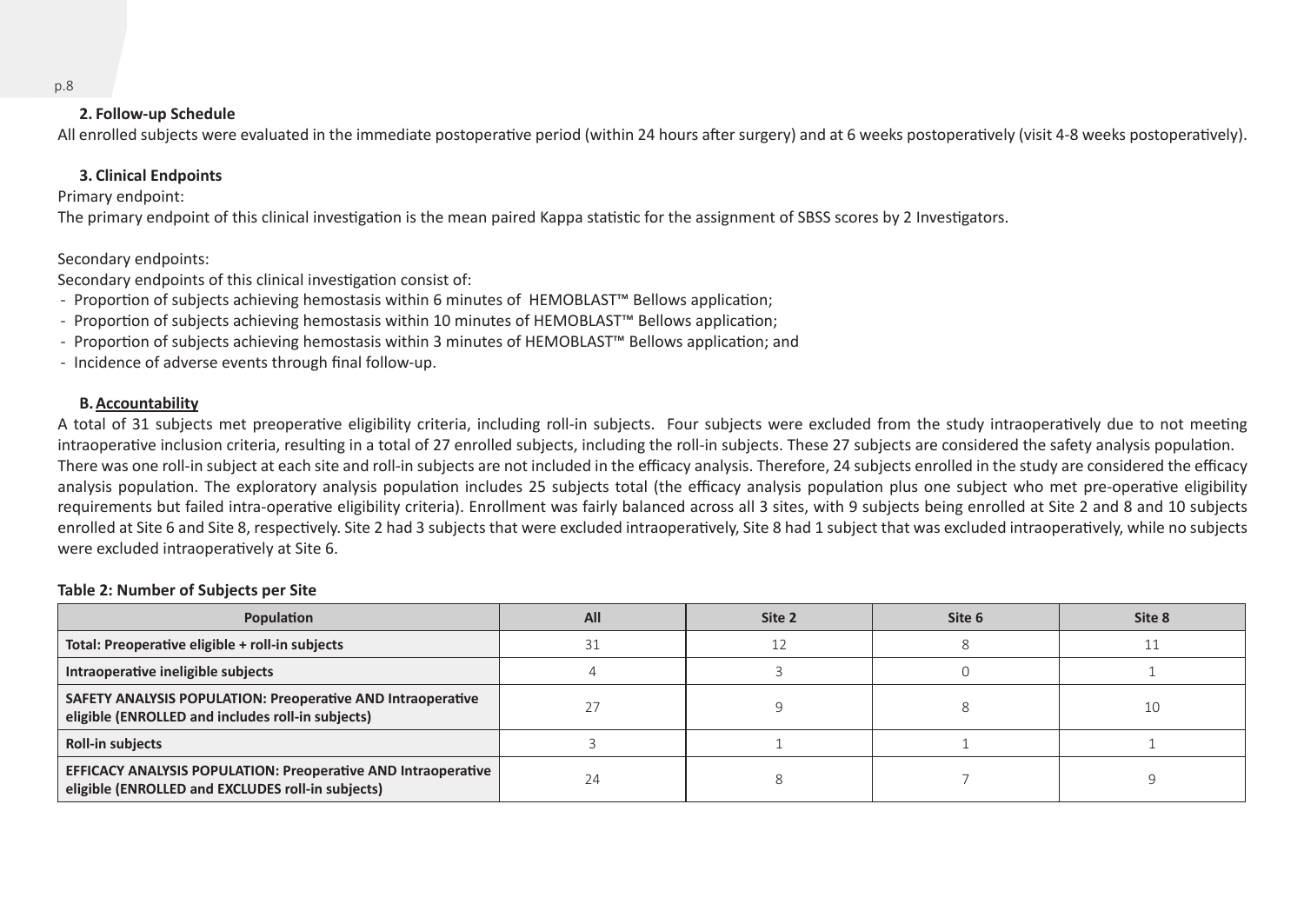| <b>Population</b>                                                                                                                                                                                                                 | All | Site 2 | Site 6 | Site 8 |
|-----------------------------------------------------------------------------------------------------------------------------------------------------------------------------------------------------------------------------------|-----|--------|--------|--------|
| <b>EXPLORATORY ANALYSIS POPULATION*: Meet preoperative</b><br>eligibility criteria but fail intraoperative eligibility criteria due<br>to ineligible SBSS scores PLUS EFFICACY ANALYSIS POPULATION<br>(excludes roll-in subiects) |     |        |        |        |

 $*$  Four subjects were preoperatively eligible but then did not meet intraoperative criteria 02-04, 02-07, 02-08 and 08-03. Only subject 02-07 was excluded intraoperatively due to an SBSS score. Per the Statistical Analysis Plan, the exploratory analysis population should include the subjects intraoperatively ineligible resulting from one or both investigators providing a baseline SBSS score for the TBS that is in the ineligible range (i.e., SBSS 0, 4, or 5). Therefore, subject 02-07 was the only preoperatively eligible subject included in the exploratory analysis population.

#### **Table 3: Number of Subjects in Each Analysis Population**

| Population                                                                                                                                                                   | All | Abdominal | Orthopedic |
|------------------------------------------------------------------------------------------------------------------------------------------------------------------------------|-----|-----------|------------|
| TOTAL: Preoperative eligible + roll-in subjects                                                                                                                              | 31  |           | 19         |
| Intraoperative ineligible subjects                                                                                                                                           |     |           |            |
| SAFETY ANALYSIS POPULATION: Preoperative AND Intraoperative eligible<br>(ENROLLED and includes roll-in subjects)                                                             |     |           | 18         |
| Roll-in subjects                                                                                                                                                             |     |           |            |
| EFFICACY ANALYSIS POPULATION: Preoperative AND Intraoperative eligible<br>(ENROLLED and EXCLUDES roll-in subjects)                                                           | 24  |           | 16         |
| <b>EXPLORATORY ANALYSIS POPULATION: Meet pre-operative eligibility</b><br>criteria but fail intra-operative eligibility criteria PLUS EFFICACY ANALYSIS<br><b>POPULATION</b> | 25  |           | 16         |

#### **C. Study Population Demographics and Baseline Parameters**

The average age for all subjects was 62.8 and gender was roughly evenly distributed with 51.9% of all subjects being male and 48.1% female. In terms of race, the majority of subjects self-identified as Caucasian (77.8%) and the remaining subjects self-identified as African-American (22.2%). Self-identified Hispanic subjects were 22.2% of the entire subject pool. There were not any notable differences between sites in terms of demographic characteristics other than Site 2 enrolling all of the Hispanic subjects in the study while Sites 6 and 8 enrolled all of the African–American subjects in the study.

#### **Table 4: Study Population Demographics**

| <b>Measure</b> | All (n=27)        | Abdominal (n=9)   | Orthopedic (n=18) |  |
|----------------|-------------------|-------------------|-------------------|--|
| Age            | $62.8 \pm 8.64$   | $60.4 \pm 10.70$  | $64.0 \pm 7.48$   |  |
|                | 63.0 [55.0, 68.0] | 55.0 [53.0, 66.0] | 64.5 [62.0, 68.0] |  |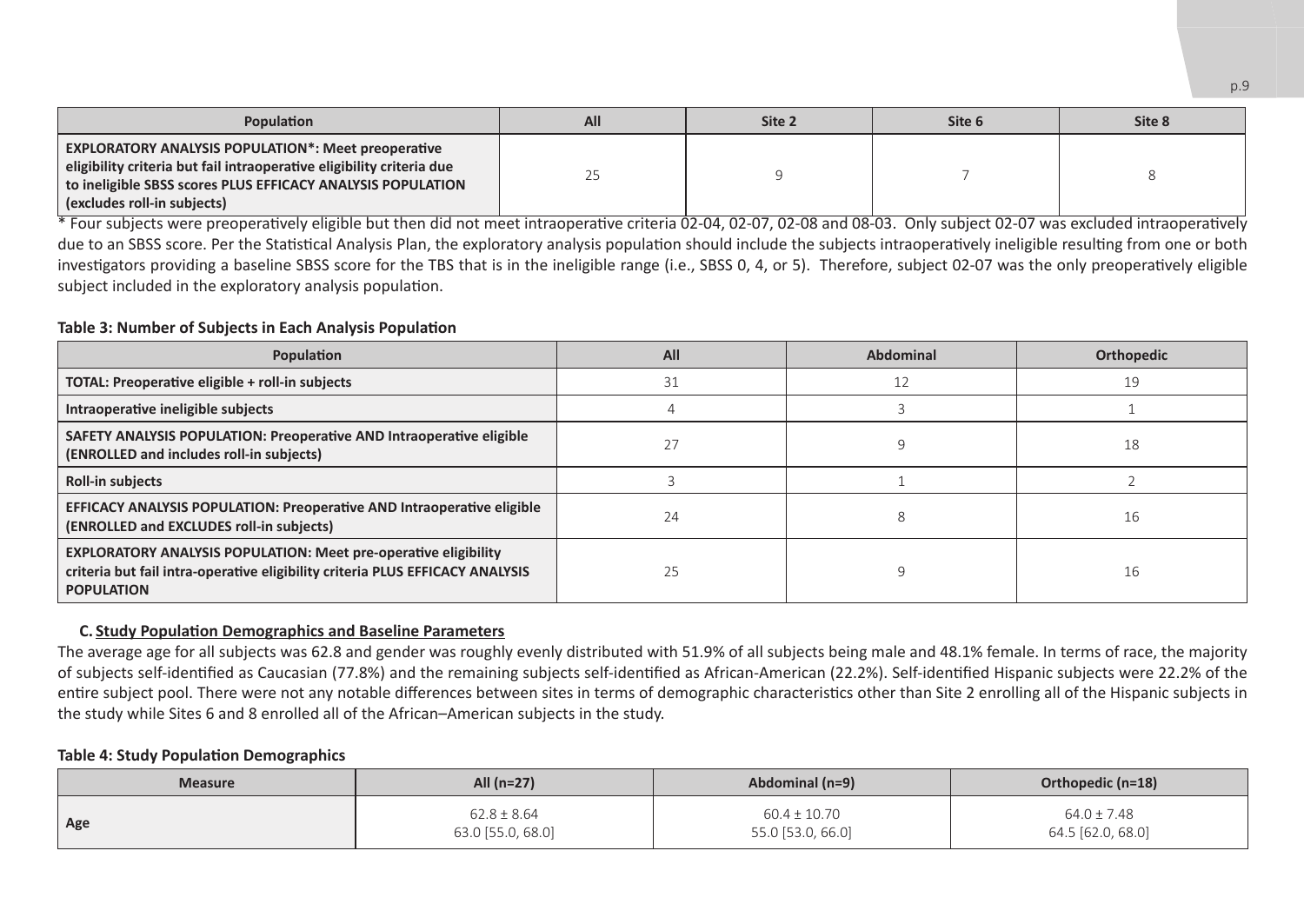| <b>Measure</b>                              | All (n=27)    | Abdominal (n=9) | Orthopedic (n=18) |
|---------------------------------------------|---------------|-----------------|-------------------|
| Gender                                      |               |                 |                   |
| Male                                        | 14/27 (51.9%) | 6/9(66.7%)      | $8/18(44.4\%)$    |
| <b>Female</b>                               | 13/27 (48.1%) | $3/9(33.3\%)$   | 10/18 (55.6%)     |
| Ethnicity                                   |               |                 |                   |
| <b>Hispanic or Latino</b>                   | 6/27(22.2%)   | 6/9(66.7%)      | $0/18(0.0\%)$     |
| <b>Not Hispanic or Latino</b>               | 21/27 (77.8%) | $3/9(33.3\%)$   | 18/18 (100.0%)    |
| Race                                        |               |                 |                   |
| Caucasian                                   | 21/27 (77.8%) | $9/9(100.0\%)$  | 12/18 (66.7%)     |
| <b>African American</b>                     | 6/27(22.2%)   | $0/9(0.0\%)$    | 6/18(33.3%)       |
| American Indian or Alaska Native            | $0/27(0.0\%)$ | $0/9(0.0\%)$    | $0/18(0.0\%)$     |
| Asian                                       | $0/27(0.0\%)$ | $0/9(0.0\%)$    | $0/18(0.0\%)$     |
| Native Hawaiian, Pacific Islander, or other | $0/27(0.0\%)$ | $0/9(0.0\%)$    | $0/18(0.0\%)$     |
| <b>Other</b>                                | $0/27(0.0\%)$ | $0/9(0.0\%)$    | $0/18(0.0\%)$     |

#### **Table 5: Study Population Baseline Parameters**

| <b>Measure</b>                                 | All           | <b>Abdominal</b> | Orthopedic    |
|------------------------------------------------|---------------|------------------|---------------|
| Liver cell carcinoma                           | 1/27(3.7%)    | $1/9(11.1\%)$    | $0/18(0.0\%)$ |
| Metastatic colon cancer to the liver           | 1/27(3.7%)    | $1/9(11.1\%)$    | $0/18(0.0\%)$ |
| Metastatic gastroesophageal junction<br>cancer | 1/27(3.7%)    | $1/9(11.1\%)$    | $0/18(0.0\%)$ |
| Metastatic rectal cancer                       | 1/27(3.7%)    | $1/9(11.1\%)$    | $0/18(0.0\%)$ |
| Osteoarthritis of knee                         | 10/27 (37.0%) | $0/9(0.0\%)$     | 10/18 (55.6%) |
| Pancreatic cancer                              | 2/27(7.4%)    | $2/9(22.2\%)$    | $0/18(0.0\%)$ |
| <b>Concomitant illnesses</b>                   | 20/27 (74.1%) | $4/9(44.4\%)$    | 16/18 (88.9%) |
| Surgical history related to the surgical area  | 9/27(33.3%)   | 4/9 (44.4%)      | 5/18(27.8%)   |
| <b>Diabetes</b>                                |               |                  |               |
| Type I                                         | $0/27(0.0\%)$ | $0/9(0.0\%)$     | $0/18(0.0\%)$ |
| Type II                                        | 7/27 (25.9%)  | $4/9(44.4\%)$    | 3/18(16.7%)   |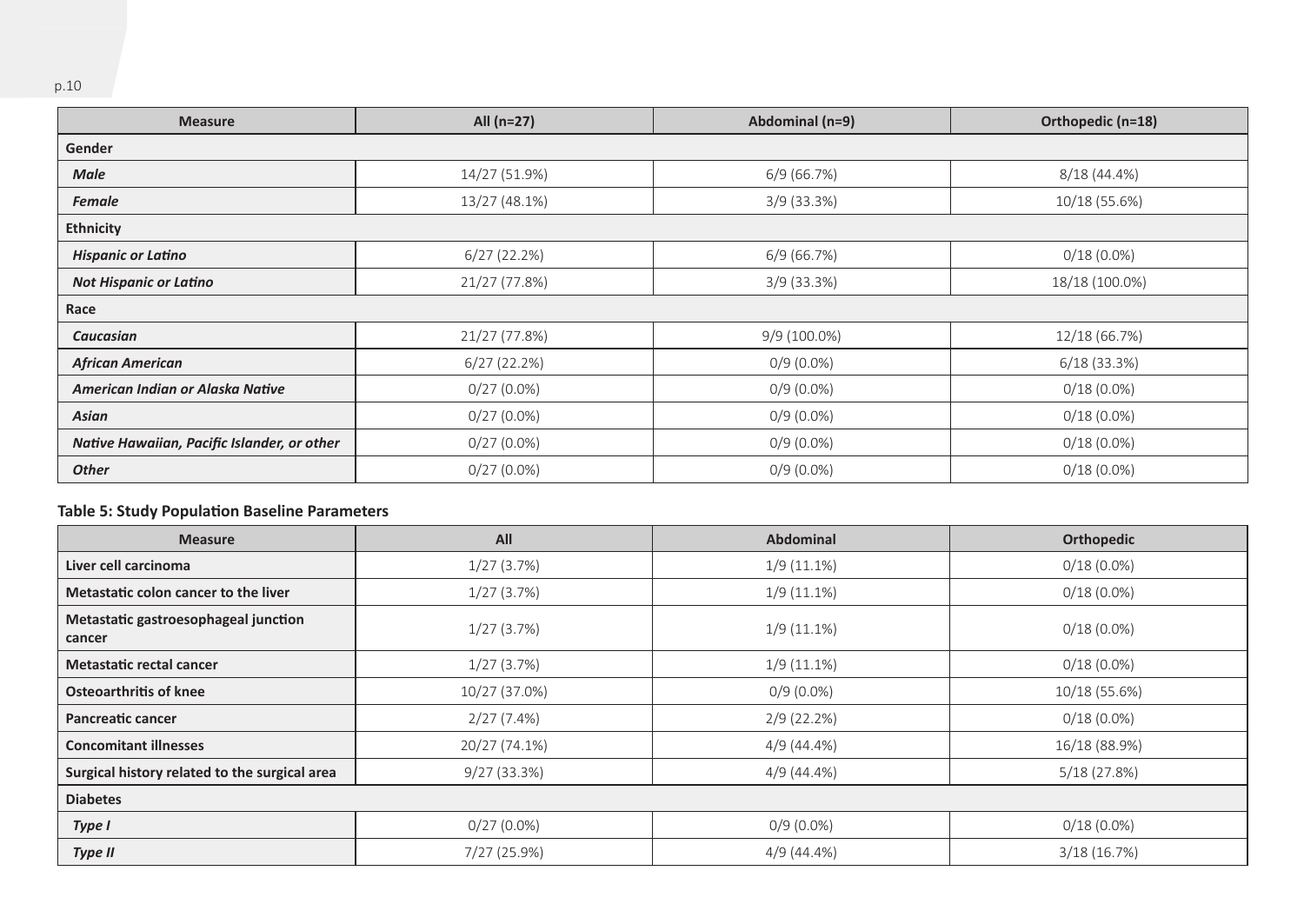| <b>Measure</b>                                                                         | All<br><b>Abdominal</b> |               | Orthopedic      |
|----------------------------------------------------------------------------------------|-------------------------|---------------|-----------------|
| <b>Smoking history</b>                                                                 |                         |               |                 |
| <b>Never</b>                                                                           | 15/27 (55.6%)           | $4/9(44.4\%)$ | $11/18(61.1\%)$ |
| <b>Former smoker</b>                                                                   | 9/27(33.3%)             | $4/9(44.4\%)$ | 5/18(27.8%)     |
| <b>Occasionally or socially</b>                                                        | $0/27(0.0\%)$           | $0/9(0.0\%)$  | $0/18(0.0\%)$   |
| Less than half a pack a day                                                            | $0/27(0.0\%)$           | $0/9(0.0\%)$  | $0/18(0.0\%)$   |
| Between half a pack and one pack a day                                                 | $3/27(11.1\%)$          | $1/9(11.1\%)$ | $2/18(11.1\%)$  |
| More than one pack a day                                                               | $0/27(0.0\%)$           | $0/9(0.0\%)$  | $0/18(0.0\%)$   |
| Malignancies and prior therapies                                                       | 10/27 (37.0%)           | 6/9(66.7%)    | 4/18(22.2%)     |
| <b>Hepatic Disease</b><br>$\sqrt{2}$<br>$\cdot$ $\cdot$<br>$\cdots$<br>$\cdot$ $\cdot$ | $3/27(11.1\%)$          | $3/9$ (33.3%) | $0/18(0.0\%)$   |

Numbers are n/N (percent) for categorical measures.

### **Table 6: Study Population Surgical Baseline Parameters**

| <b>Measure</b>             | All            | Site 2        | Site 6       | Site 8         | Abdominal      | Orthopedic     |
|----------------------------|----------------|---------------|--------------|----------------|----------------|----------------|
| <b>Surgical Indication</b> |                |               |              |                |                |                |
| <b>Abdominal</b>           | 9/27(33.3%)    | 9/9 (100.0%)  | $0/8(0.0\%)$ | $0/10(0.0\%)$  | $9/9(100.0\%)$ | $0/18(0.0\%)$  |
| <b>Orthopedic</b>          | 18/27 (66.7%)  | $0/9(0.0\%)$  | 8/8 (100.0%) | 10/10 (100.0%) | $0/9(0.0\%)$   | 18/18 (100.0%) |
| Location                   |                |               |              |                |                |                |
| <b>Medial Retinaculum</b>  | 1/27(3.7%)     | $0/9(0.0\%)$  | $0/8(0.0\%)$ | $1/10(10.0\%)$ | $0/9(0.0\%)$   | $1/18(5.6\%)$  |
| Quad                       | $3/27(11.1\%)$ | $0/9(0.0\%)$  | $0/8(0.0\%)$ | $3/10(30.0\%)$ | $0/9(0.0\%)$   | 3/18(16.7%)    |
| <b>Quad Tendon</b>         | $3/27(11.1\%)$ | $0/9(0.0\%)$  | $0/8(0.0\%)$ | $3/10(30.0\%)$ | $0/9(0.0\%)$   | 3/18(16.7%)    |
| Segment 2                  | 1/27(3.7%)     | $1/9(11.1\%)$ | $0/8(0.0\%)$ | $0/10(0.0\%)$  | $1/9(11.1\%)$  | $0/18(0.0\%)$  |
| Segment 3                  | $3/27(11.1\%)$ | $3/9$ (33.3%) | $0/8(0.0\%)$ | $0/10(0.0\%)$  | $3/9$ (33.3%)  | $0/18(0.0\%)$  |
| Segment 4                  | 2/27(7.4%)     | $2/9(22.2\%)$ | $0/8(0.0\%)$ | $0/10(0.0\%)$  | 2/9(22.2%)     | $0/18(0.0\%)$  |
| Segment 5                  | 2/27(7.4%)     | $2/9(22.2\%)$ | $0/8(0.0\%)$ | $0/10(0.0\%)$  | $2/9(22.2\%)$  | $0/18(0.0\%)$  |
| Segments 4 & 6             | 1/27(3.7%)     | $1/9(11.1\%)$ | $0/8(0.0\%)$ | $0/10(0.0\%)$  | $1/9(11.1\%)$  | $0/18(0.0\%)$  |
| Suprapatellar pouch        | 10/27 (37.0%)  | $0/9(0.0\%)$  | 8/8 (100.0%) | $2/10(20.0\%)$ | $0/9(0.0\%)$   | 10/18 (55.6%)  |
| <b>Tendon</b>              | 1/27(3.7%)     | $0/9(0.0\%)$  | $0/8(0.0\%)$ | $1/10(10.0\%)$ | $0/9(0.0\%)$   | $1/18(5.6\%)$  |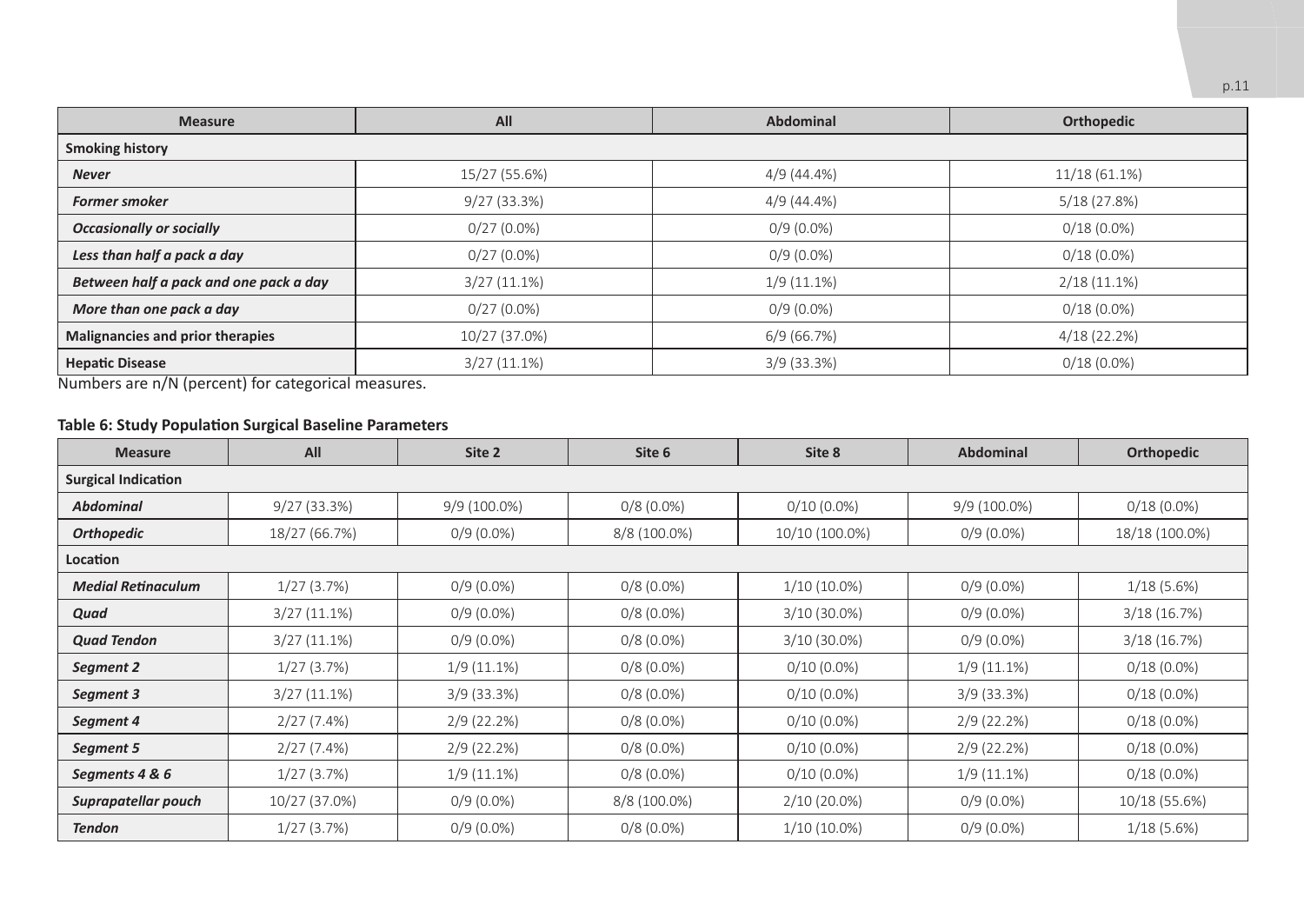| <b>Measure</b>                                          | All                                        | Site 2                                      | Site 6                                    | Site 8                                    | Abdominal                                   | Orthopedic                                 |
|---------------------------------------------------------|--------------------------------------------|---------------------------------------------|-------------------------------------------|-------------------------------------------|---------------------------------------------|--------------------------------------------|
| <b>Tissue type</b>                                      |                                            |                                             |                                           |                                           |                                             |                                            |
| <b>Bone</b>                                             | 1/27(3.7%)                                 | $0/9(0.0\%)$                                | 1/8(12.5%)                                | $0/10(0.0\%)$                             | $0/9(0.0\%)$                                | 1/18(5.6%)                                 |
| Liver                                                   | 9/27(33.3%)                                | 9/9 (100.0%)                                | $0/8(0.0\%)$                              | $0/10(0.0\%)$                             | 9/9 (100.0%)                                | $0/18(0.0\%)$                              |
| <b>Muscle And Soft Tissue</b>                           | $3/27(11.1\%)$                             | $0/9(0.0\%)$                                | $3/8$ (37.5%)                             | $0/10(0.0\%)$                             | $0/9(0.0\%)$                                | 3/18(16.7%)                                |
| Quad/Tendon                                             | 1/27(3.7%)                                 | $0/9(0.0\%)$                                | $0/8(0.0\%)$                              | $1/10(10.0\%)$                            | $0/9(0.0\%)$                                | 1/18(5.6%)                                 |
| Subcutaneous soft<br>tissue                             | $3/27(11.1\%)$                             | $0/9(0.0\%)$                                | $0/8(0.0\%)$                              | $3/10(30.0\%)$                            | $0/9(0.0\%)$                                | 3/18(16.7%)                                |
| Synovium                                                | 2/27(7.4%)                                 | $0/9(0.0\%)$                                | $2/8$ (25.0%)                             | $0/10(0.0\%)$                             | $0/9(0.0\%)$                                | $2/18(11.1\%)$                             |
| <b>Synovium And Muscle</b><br>Tissue                    | 2/27(7.4%)                                 | $0/9(0.0\%)$                                | $2/8$ (25.0%)                             | $0/10(0.0\%)$                             | $0/9(0.0\%)$                                | $2/18(11.1\%)$                             |
| <b>Tendon</b>                                           | 5/27(18.5%)                                | $0/9(0.0\%)$                                | $0/8(0.0\%)$                              | 5/10 (50.0%)                              | $0/9(0.0\%)$                                | 5/18(27.8%)                                |
| <b>Tendon/Soft Tissue</b>                               | 1/27(3.7%)                                 | $0/9(0.0\%)$                                | $0/8(0.0\%)$                              | $1/10(10.0\%)$                            | $0/9(0.0\%)$                                | 1/18(5.6%)                                 |
| <b>TBS</b> approximate<br>dimensions (cm <sup>2</sup> ) | $21.1 \pm 75.88$<br>(27)<br>4.0 [4.0, 9.0] | $51.0 \pm 131.04$<br>(9)<br>4.0 [4.0, 16.0] | $3.7 \pm 1.53$<br>(8)<br>$4.0$ [3.1, 4.0] | $8.1 \pm 4.07$<br>(10)<br>8.3 [4.0, 12.0] | $51.0 \pm 131.04$<br>(9)<br>4.0 [4.0, 16.0] | $6.1 \pm 3.84$<br>(18)<br>$4.0$ [4.0, 9.0] |
| <b>Conventional Procedures for Hemostasis</b>           |                                            |                                             |                                           |                                           |                                             |                                            |
| <b>Pressure</b>                                         | 12/27 (44.4%)                              | $0/9(0.0\%)$                                | 2/8 (25.0%)                               | 10/10 (100.0%)                            | $0/9(0.0\%)$                                | 12/18 (66.7%)                              |
| Suture, ligation                                        | $0/27(0.0\%)$                              | $0/9(0.0\%)$                                | $0/8(0.0\%)$                              | $0/10(0.0\%)$                             | $0/9(0.0\%)$                                | $0/18(0.0\%)$                              |
| Cautery                                                 | 2/27(7.4%)                                 | $0/9(0.0\%)$                                | 1/8(12.5%)                                | $1/10(10.0\%)$                            | $0/9(0.0\%)$                                | $2/18(11.1\%)$                             |
| <b>Other</b>                                            | $0/27(0.0\%)$                              | $0/9(0.0\%)$                                | $0/8(0.0\%)$                              | $0/10(0.0\%)$                             | $0/9(0.0\%)$                                | $0/18(0.0\%)$                              |
| <b>None (impractical)</b>                               | 14/27 (51.9%)                              | 9/9 (100.0%)                                | 5/8(62.5%)                                | $0/10(0.0\%)$                             | 9/9 (100.0%)                                | 5/18(27.8%)                                |

Numbers are mean ± SD (N)/ median for continuous measures, and n/N (percent) for categorical measures.

#### **D.Safety and Effectiveness Results**

The mean paired kappa across all sites was 0.9301 indicative of almost perfect agreement. Given the pre-specified criteria to advance to the pivotal clinical investigation was that the mean paired kappa statistic for assignment of SBSS scores was >0.80, this endpoint was deemed successful. These results validated the use of the SBSS for the pivotal study.

There were 41 minor adverse events not believed to be device related. One serious adverse event, portal vein thrombosis, occurred in a patient who underwent a right hepatic lobectomy for metastatic colon cancer with metastectomy of additional metastases in the left hepatic lobe. This required prolonged operative time and Pringle maneuver all of which more likely contributed to the portal vein thrombosis. This event was not likely caused by embolization of Hemoblast applied to the liver parenchymal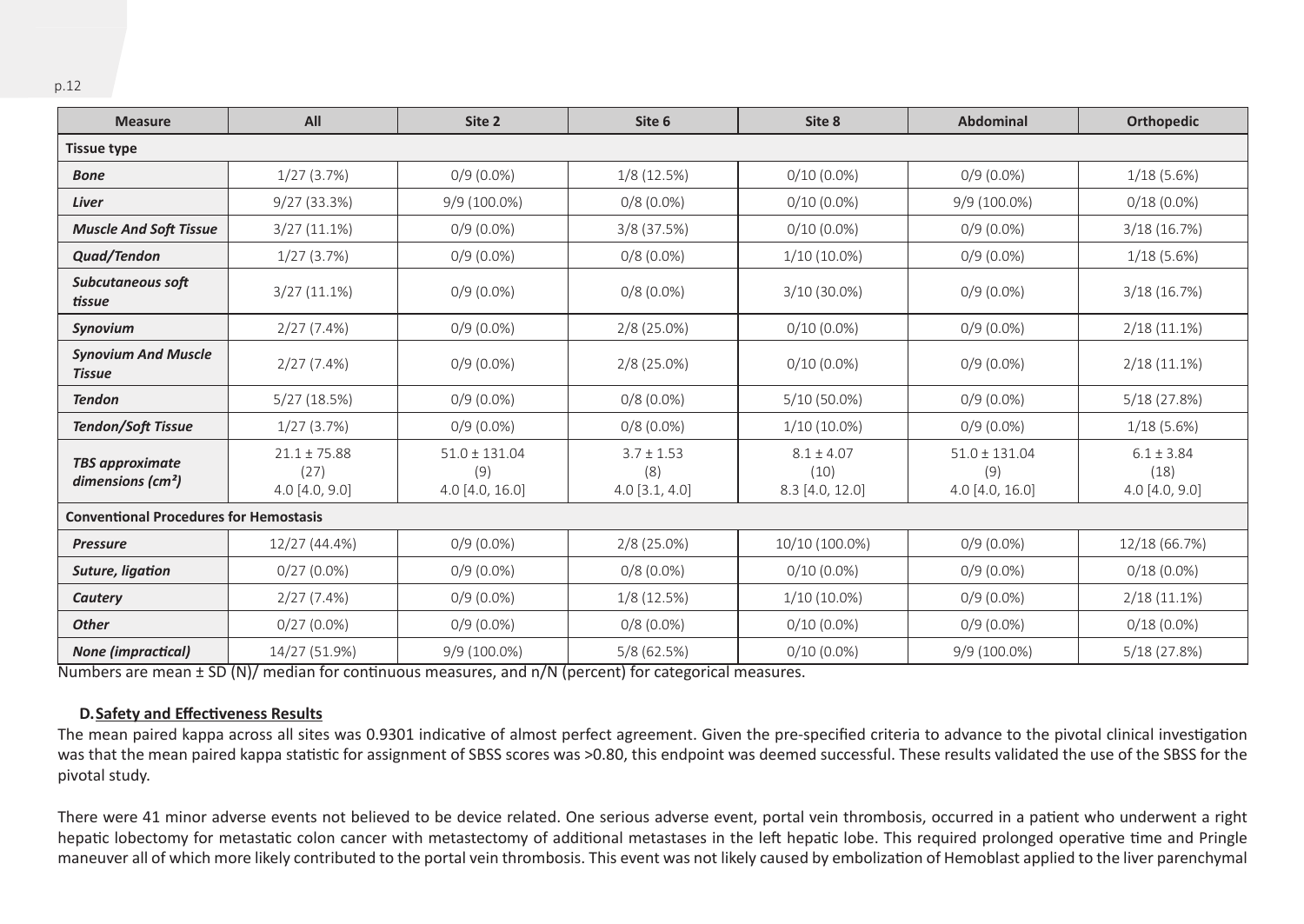edge of resection and resolved with anticoagulation.

#### **Table 7: Adverse Events**

| <b>Measure</b>                                             | All                           | Site 2                       | Site 6                       | Site 8                        | Abdominal                   | <b>Orthopedic</b>             |
|------------------------------------------------------------|-------------------------------|------------------------------|------------------------------|-------------------------------|-----------------------------|-------------------------------|
| <b>Number of AEs</b>                                       | 41                            | 29                           | 3                            | 9                             | 29                          | 12                            |
| <b>Number of subjects</b><br>with AEs                      | 15/27<br>55.6% (37.3%, 72.4%) | 8/9<br>88.9% (56.5%, 98.0%)  | 2/8<br>25.0% (7.1%, 59.1%)   | 5/10<br>50.0% (23.7%, 76.3%)  | 8/9<br>88.9% (56.5%, 98.0%) | 7/18<br>38.9% (20.3%, 61.4%)  |
| <b>Number of AEs by severity</b>                           |                               |                              |                              |                               |                             |                               |
| Mild                                                       | 16                            | 13                           | $\mathbf{0}$                 | 3                             | 13                          | 3                             |
| <b>Moderate</b>                                            | 22                            | 13                           | 3                            | 6                             | 13                          | 9                             |
| <b>Severe</b>                                              | 3                             | 3                            | $\circ$                      | 0                             | 3                           | $\circ$                       |
| Number of subjects with AEs by severity*                   |                               |                              |                              |                               |                             |                               |
| Mild                                                       | 5/27<br>18.5% (8.2%, 36.7%)   | 4/9<br>44.4% (18.9%, 73.3%)  | 0/8<br>0.0% (0.0%, 32.4%)    | 1/10<br>10.0% (1.8%, 40.4%)   | 4/9<br>44.4% (18.9%, 73.3%) | 1/18<br>5.6% (1.0%, 25.8%)    |
| <b>Moderate</b>                                            | 8/27<br>29.6% (15.9%, 48.5%)  | 2/9<br>22.2% (6.3%, 54.7%)   | 2/8<br>25.0% (7.1%, 59.1%)   | 4/10<br>40.0% (16.8%, 68.7%)  | 2/9<br>22.2% (6.3%, 54.7%)  | 6/18<br>33.3% (16.3%, 56.3%)  |
| <b>Severe</b>                                              | 2/27<br>7.4% (2.1%, 23.4%)    | 2/9<br>22.2% (6.3%, 54.7%)   | 0/8<br>$0.0\%$ (0.0%, 32.4%) | 0/10<br>0.0% (0.0%, 27.8%)    | 2/9<br>22.2% (6.3%, 54.7%)  | 0/18<br>0.0% (0.0%, 17.6%)    |
| <b>Number AEs related to</b><br>device                     | 0                             | $\mathbf{0}$                 | $\Omega$                     | $\mathbf{O}$                  | $\Omega$                    | $\mathbf{0}$                  |
| <b>Number of subjects</b><br>with AEs related to<br>device | 0/27<br>$0.0\%$ (0.0%, 12.5%) | 0/9<br>0.0% (0.0%, 29.9%)    | 0/8<br>$0.0\%$ (0.0%, 32.4%) | 0/10<br>0.0% (0.0%, 27.8%)    | 0/9<br>0.0% (0.0%, 29.9%)   | 0/18<br>$0.0\%$ (0.0%, 17.6%) |
| <b>Number of SAEs</b>                                      | 8                             | $\overline{7}$               | $\mathbf{1}$                 | $\circ$                       | 7                           | $\mathbf{1}$                  |
| <b>Number of subjects</b><br>with SAEs                     | 4/27<br>14.8% (5.9%, 32.5%)   | 3/9<br>33.3% (12.1%, 64.6%)  | 1/8<br>12.5% (2.2%, 47.1%)   | 0/10<br>$0.0\%$ (0.0%, 27.8%) | 3/9<br>33.3% (12.1%, 64.6%) | 1/18<br>5.6% (1.0%, 25.8%)    |
| <b>Number of SADEs</b>                                     | $\Omega$                      | $\Omega$                     | $\Omega$                     | $\Omega$                      | $\Omega$                    | $\Omega$                      |
| <b>Number of subjects</b><br>with SADEs                    | 0/27<br>0.0% (0.0%, 12.5%)    | O/9<br>0.0% (0.0%, 29.9%)    | 0/85<br>0.0% (0.0%, 32.4%)   | 0/10<br>0.0% (0.0%, 27.8%)    | 0/9<br>0.0% (0.0%, 29.9%)   | 0/18<br>0.0% (0.0%, 17.6%)    |
| <b>Number of UADEs</b>                                     | $\Omega$                      | $\Omega$                     | $\Omega$                     | $\Omega$                      | $\Omega$                    | $\Omega$                      |
| <b>Number of subjects</b><br>with UADEs                    | 0/27<br>$0.0\%$ (0.0%, 12.5%) | 0/9<br>$0.0\%$ (0.0%, 29.9%) | 0/8<br>0.0% (0.0%, 32.4%)    | 0/10<br>0.0% (0.0%, 27.8%)    | 0/9<br>0.0% (0.0%, 29.9%)   | 0/18<br>0.0% (0.0%, 17.6%)    |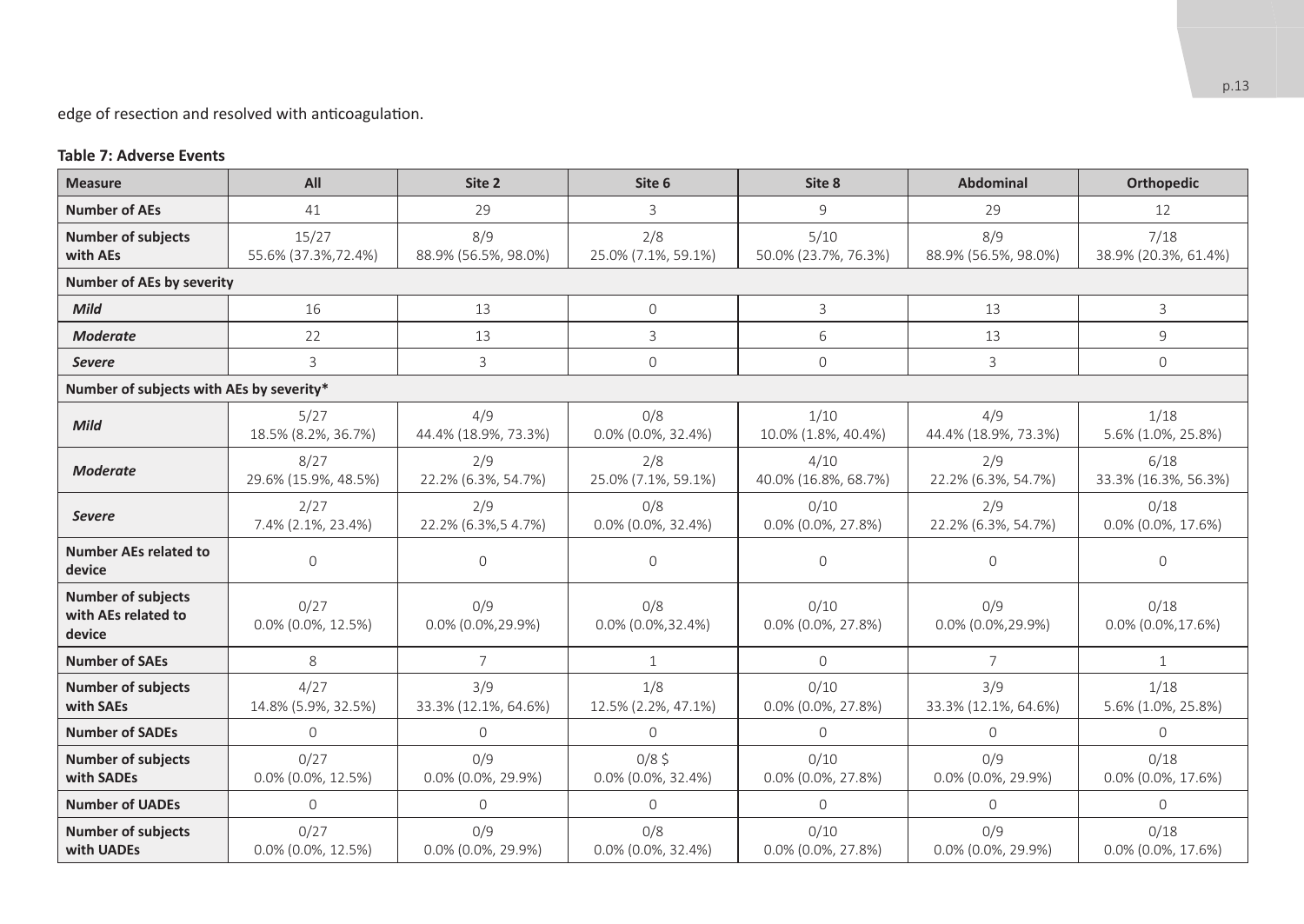Numbers are n/N percent (95% CI). Wilson confidence limits (score based) are used in the table. \*The most severe AE is counted for each subject.

#### **Table 8: Thromboembolic Events**

|                               | Total Thromboembolic<br>Events | Pulmonary Embolism | Deep Venous Throm-<br>bosis | Stroke        | Thrombosed AV Fistula | Other(portal vein<br>thrombosis) |
|-------------------------------|--------------------------------|--------------------|-----------------------------|---------------|-----------------------|----------------------------------|
| <b>HEMOBLAST™</b><br>US Pilot | 1/27(3.7%)                     | $0/27(0.0\%)$      | $0/27(0.0\%)$               | $0/27(0.0\%)$ | $0/27(0.0\%)$         | 1/27(3.7%)                       |

HEMOBLAST™ induced hemostasis at 3 minutes for half of all subjects in the efficacy analysis population and 79.2% of this group (19/24) achieved hemostasis at 6 minutes. There were 2/24 subjects that did not achieve hemostasis at 10 minutes. Comparing abdominal surgery subjects to orthopedic surgery subjects at the 6-minute time point, it appears the orthopedic group performed better with 93.8% of subjects achieving hemostasis compared to 50.0% of subjects in the abdominal surgery group.

#### **Table 9: Proportion of Subjects Achieving Hemostasis at 3, 6, and 10 Minutes - Efficacy Analysis Population**

| <b>Time</b> | All                  | Site 2               | Site 6                 | Site 8                 | Abdominal            | Orthopedic             |
|-------------|----------------------|----------------------|------------------------|------------------------|----------------------|------------------------|
| minutes     | 12/24                | 2/8                  | 3/7                    | 7/9                    | 2/8                  | 10/16                  |
|             | 50.0% (31.4%, 68.6%) | 25.0% (7.1%, 59.1%)  | 42.9% (15.8%, 75.0%)   | 77.8% (45.3%, 93.7%)   | 25.0% (7.1%, 59.1%)  | 62.5% (38.6%, 81.5%)   |
| minutes     | 19/24                | 4/8                  | 6/7                    | 9/9                    | 4/8                  | 15/16                  |
|             | 79.2% (59.5%, 90.8%) | 50.0% (21.5%, 78.5%) | 85.7% (48.7%, 97.4%)   | 100.0% (70.1%, 100.0%) | 50.0% (21.5%, 78.5%) | 93.8% (71.7%, 98.9%)   |
| 10          | 22/24                | 6/8                  | 7/7                    | 9/9                    | 6/8                  | 16/16                  |
| minutes     | 91.7% (74.2%, 97.7%) | 75.0% (40.9%, 92.9%) | 100.0% (64.6%, 100.0%) | 100.0% (70.1%, 100.0%) | 75.0% (40.9%, 92.9%) | 100.0% (80.6%, 100.0%) |

Numbers are n/N percent (95% CI).

Wilson confidence limits (score based) are used in the table.

Cumulative numbers of subjects achieving hemostasis at each time are counted.

#### **Pivotal Study:**

#### **A.Study design**

This was a prospective, randomized, controlled, multicenter pivotal study to evaluate the safety and efficacy of the HEMOBLAST™ Bellows ("HEMOBLAST™") in cardiothoracic, abdominal (both soft tissue and organ space), and orthopedic lower extremity surgeries. Subjects were randomized intraoperatively in a 2:1 ratio to HEMOBLAST ™ or the control treatment, an absorbable gelatin sponge, USP and recombinant thrombin ("G+T"). The study also included a lead-in phase, to ensure correct device application procedures, wherein subjects were not randomized. Lead-in subjects received HEMOBLAST™ and were followed for safety only.

The specific objective of the study was to evaluate the safety and efficacy of HEMOBLAST™ compared to G+T. The primary hypothesis in this study was that HEMOBLAST™ is non- inferior relative to G+T for success at achieving hemostasis within 6 minutes. A Clinical Events Committee ("CEC") and Independent Data Monitoring Committee ("IDMC") were utilized to review all serious adverse events and safety and efficacy data, respectively.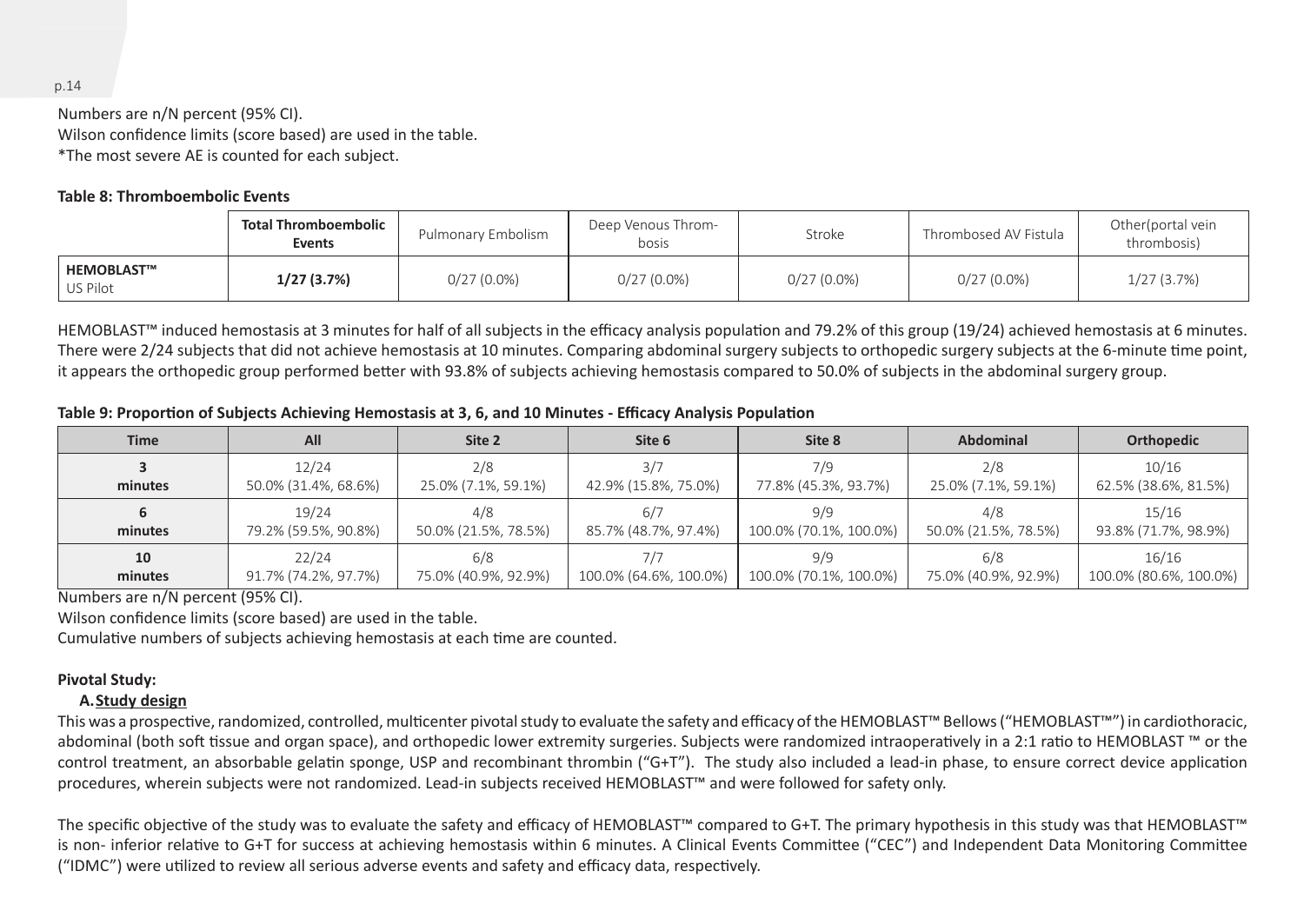#### **1. Clinical Inclusion and Exclusion Criteria**

A subject must have met all the following preoperative inclusion criteria to be enrolled into the investigation:

- Subject is undergoing an elective open cardiothoracic, abdominal, or orthopedic lower extremity surgery;
- Subject or an authorized legal representative is willing and able to give prior written informed consents for investigation participation;
- Subject undergoing cardiothoracic surgery is not allergic to protamine; and
- Subject is 21 years of age or older.

A subject must have met all the following intraoperative inclusion criteria to be enrolled into the investigation:

- Subject does not have an active or suspected infection at the surgical site;
- Subject undergoing cardiothoracic surgery with anticoagulation must have anticoagulation reversed prior to Target Bleeding Site (TBS) identification and treatment;
- ̵ Subject in whom the Investigator is able to identify a TBS for which any applicable conventional means for hemostasis are ineffective or impractical; and
- Subject has a TBS with an SBSS score of 1, 2, or 3.

Subjects were excluded if they met any of the following exclusion criteria:

- Subject is undergoing a laparoscopic, thoracoscopic, or robotic surgical procedure;
- Subject is undergoing a neurologic surgical procedure:
- Subject is undergoing a spinal surgical procedure;
- Subject is undergoing an emergency surgical procedure;
- Subject is pregnant, planning on becoming pregnant during the follow-up period, or actively breast-feeding;
- Subject has a clinically significant coagulation disorder or disease, defined as a platelet count < 100,000 per microliter or International Normalized Ratio > 1.5 within 4 weeks of surgery;
- Subject receiving intravenous heparin within 12 hours before surgery or oral Coumadin within 2 days before surgery;
- Subject receiving antiplatelet medications within 5 days prior to surgery;
- Subject undergoing abdominal or orthopedic lower extremity surgery receiving aspirin within 7 days prior to surgery;
- Subject has an active or suspected infection at the surgical site;
- Subject has had or has planned to receive any organ transplantation:
- Subject has a known sensitivity or allergy to bovine and/or porcine substance(s) or any other component(s) of the hemostatic agent;
- Subject has ASA classification of 5:
- Subject has a life expectancy of less than 3 months;
- Subject has a known psychiatric disorder, which in the opinion of the Principal Investigator, would preclude the subject from completing this clinical study;
- Subject has a documented severe congenital or acquired immunodeficiency;
- Subject has religious or other objections to porcine, bovine, or human components;
- Subject in whom the investigational or control device will be used at the site of a valve replacement or repair;
- Subiect in whom the investigational or control device will be used at the site of a synthetic graft or patch implant;
- Subject is currently participating or has participated in another clinical trial within the past 30 days and is receiving/has received an investigational drug, device, or biologic agent; and
- Subject is not appropriate for inclusion in the clinical trial, per the medical opinion of the Principal Investigator.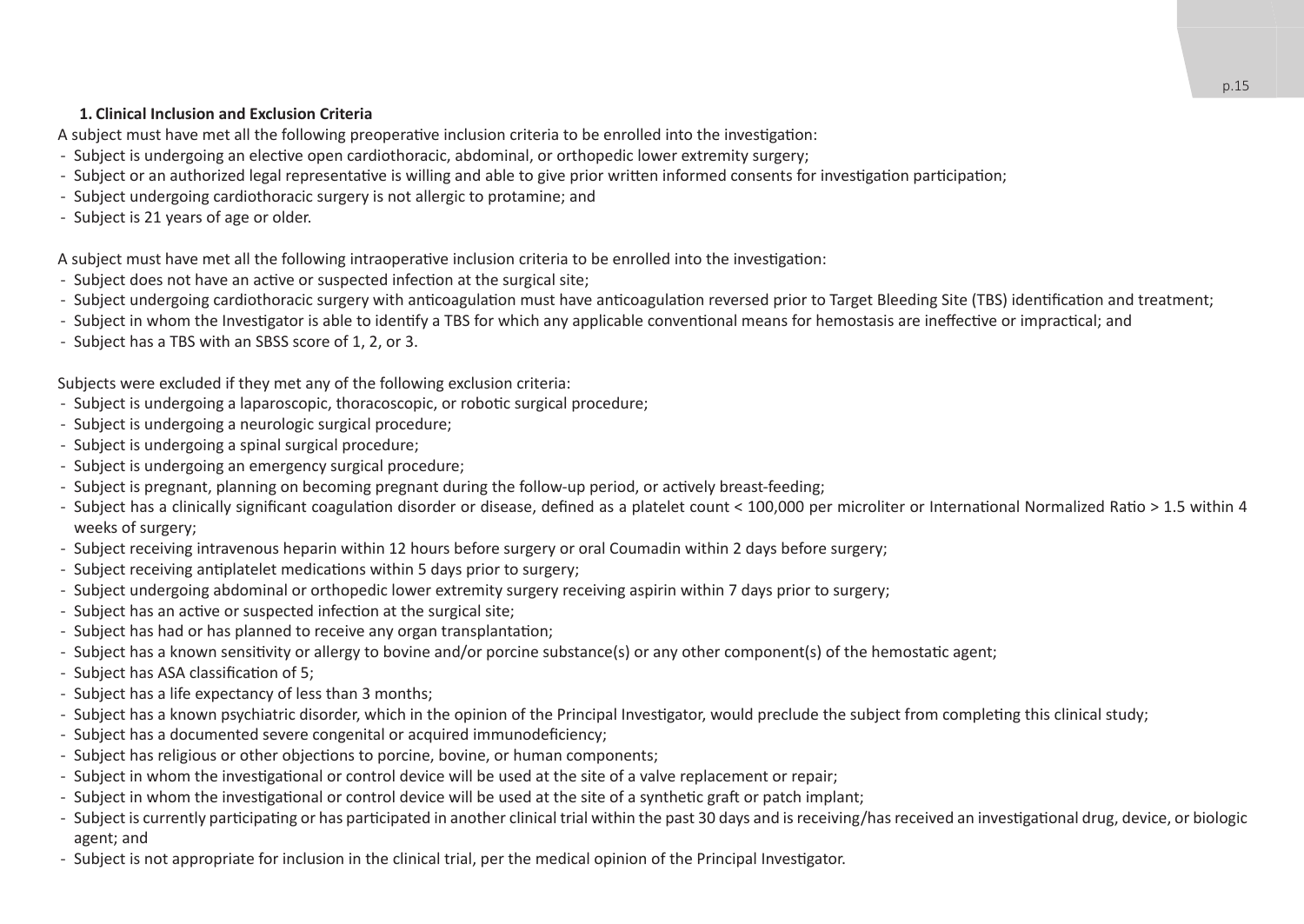#### **2. Patient Follow-up Schedule**

All patients underwent the same intraoperative investigational evaluations. During the surgery, hemostasis was evaluated by the investigator 3, 6, and 10 minutes after application of the investigational or control treatment until hemostasis was achieved. Reapplication of the randomized hemostat was performed at the 3 and 6 minute evaluation time points, as needed. In cases where hemostasis was not achieved by 10 minutes, the Investigator may have used whatever means necessary in order to control bleeding, except for any hemostatic products containing thrombin or aprotinin. Thrombin should not have been used in subjects randomized to receive HEMOBLAST, but may have been used in subjects randomized to the G+T arm. Investigators were permitted to use any of the remaining randomized hemostat for bleeding sites other than the target bleeding site ("TBS") or any hemostatic product not containing thrombin or aprotinin.

For cardiothoracic procedures, the TBS was identified after heparin reversal. Additionally, the TBS was not at the site of a valve implant or at the site of a synthetic graft or patch implant. Bleeding severity and hemostasis were assessed using the SBSS.

Safety assessments occurred one day and 6 weeks postoperatively. Blood draws for antibody evaluation were performed preoperatively (within 4 weeks of surgery) and 6 weeks postoperatively.

#### **3. Clinical Endpoints**

The primary efficacy endpoint of this clinical investigation was non-inferiority of HEMOBLAST™ relative to G+T for success at achieving hemostasis within 6 minutes.

The secondary efficacy endpoints of this clinical investigation were:

- ̵ Superiority of HEMOBLAST™ relative to G+T in mean preparation time from the opening of package to product being ready to use;
- ̵ Non-inferiority of HEMOBLAST™ relative to G+T for success at achieving hemostasis within 3 minutes;
- ̵ Superiority of HEMOBLAST™ relative to G+T for success at achieving hemostasis within 6 minutes; and
- ̵ Superiority of HEMOBLAST™ relative to G+T for success at achieving hemostasis within 3 minutes.

The pivotal study was designed to test the non-inferiority hypothesis of HEMOBLAST™ relative to G+T for success at achieving hemostasis within 6 minutes and within a 10% margin. The study pre-specified a single interim analysis for early stopping due to futility or effectiveness after outcome data had been observed on 240 treated subjects. If the study were to continue to the final analysis with a decision in favor of comparable effectiveness, it was anticipated that efficacy data would be available on a maximum of 400 treated subjects (approximately 267 patients treated with HEMOBLAST™ under a 2:1 randomization scheme).

Effectiveness analyses were conducted on the time-to-hemostasis ("TTH") population, defined as all subjects who were randomized, received study intervention, and had a TTH assessment recorded regardless of whether the measurement was censored (defined as the use of an additional hemostatic product or surgical rescue prior to the end of observation time, or failing to achieve and maintain complete hemostasis prior to the end of observation time). Lead-in subjects were not part of the TTH Population. Safety analyses were conducted on the Full Analysis population, defined as all subjects who were randomized into the study and received study intervention and all lead-in subjects.

In the primary analyses, missing TTH values were not imputed. All values right censored prior to 6 minutes were considered treatment failures for the purpose of the primary analysis.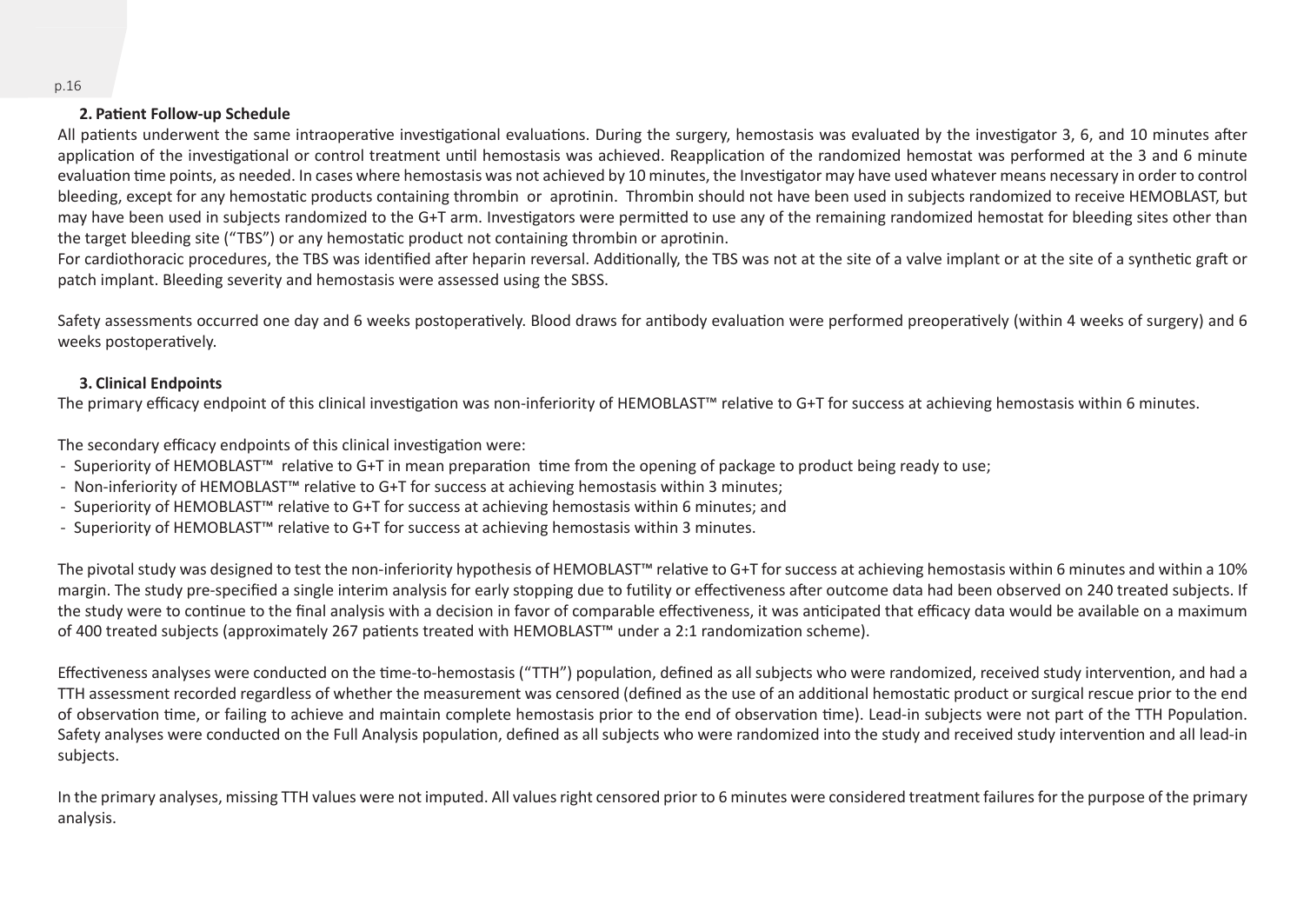#### **B.Accountability of PMA Cohort**

The study was stopped early for efficacy, per the IDMC recommendation, based on the pre-specified stopping rules. At the time of the interim analysis, a total of 258 subjects were enrolled in the study, including 16 lead-in subjects and 242 randomized subjects. The interim analysis on completion of half the intended total number of patients in the pivotal study demonstrated non-inferiority at the 6 minute hemostasis primary endpoint and superiority at the 10-30% superiority at all the secondary endpoints including hemostasis at 6 minutes, 3 minutes, and 10 minutes as well as superiority on time to preparation for use. Furthermore, the pivotal study demonstrated non inferiority of Hemoblast for hemostasis at 10 minutes.

**Table 10** represents the enrollment for each treatment group and **Table 11** represents the enrollment for each surgical arm. Randomization was stratified by surgical arm.

#### **Table 10: Enrollment Details for Each Treatment Group**

| Population                                                                                                                   | All     | <b>HEMOBLAST™</b> | $G+T$ |
|------------------------------------------------------------------------------------------------------------------------------|---------|-------------------|-------|
| TOTAL: Preoperative eligible + lead-in<br>subjects                                                                           | $260**$ | 175               | 83    |
| Intraoperative ineligible subjects                                                                                           |         |                   |       |
| <b>SAFETY ANALYSIS POPULATION:</b><br>Preoperative AND Intraoperative eligible<br>(ENROLLED and includes lead-in subjects)   | 258     | 175               | 83    |
| Lead-in subjects                                                                                                             | 16      | 16                |       |
| <b>EFFICACY ANALYSIS POPULATION:</b><br>Preoperative AND Intraoperative eligible<br>(ENROLLED and EXCLUDES lead-in subjects) | 242     | 159               | 83    |

<sup>\*</sup> One subject failed to meet intra-operative eligibility criteria, due to an intraoperative SBSS score of 0, and one subject was withdrawn after randomization/enrollment, but prior to hemostat application.

:; Two subjects were enrolled, that were identified at subsequent monitoring visits, to have not met preoperative eligibility criteria. Because these subjects were enrolled and received HEMOBLAST™ or G+T application, they are considered part of the total, safety analysis, and efficacy analysis populations.

#### **Table 11: Enrollment by Surgical Arm**

| Population                                                                                                                    | All     | Cardiothoracic | Abdominal | Orthopedic |
|-------------------------------------------------------------------------------------------------------------------------------|---------|----------------|-----------|------------|
| TOTAL: Preoperative eligible +<br>lead-in subjects                                                                            | $260**$ | 64             | 98        | 98         |
| Intraoperative ineligible subjects                                                                                            |         |                |           |            |
| <b>SAFETY ANALYSIS POPULATION:</b><br>Preoperative AND Intraoperative<br>eligible (ENROLLED and includes<br>lead-in subjects) | 258     | 64             | 97        | 97         |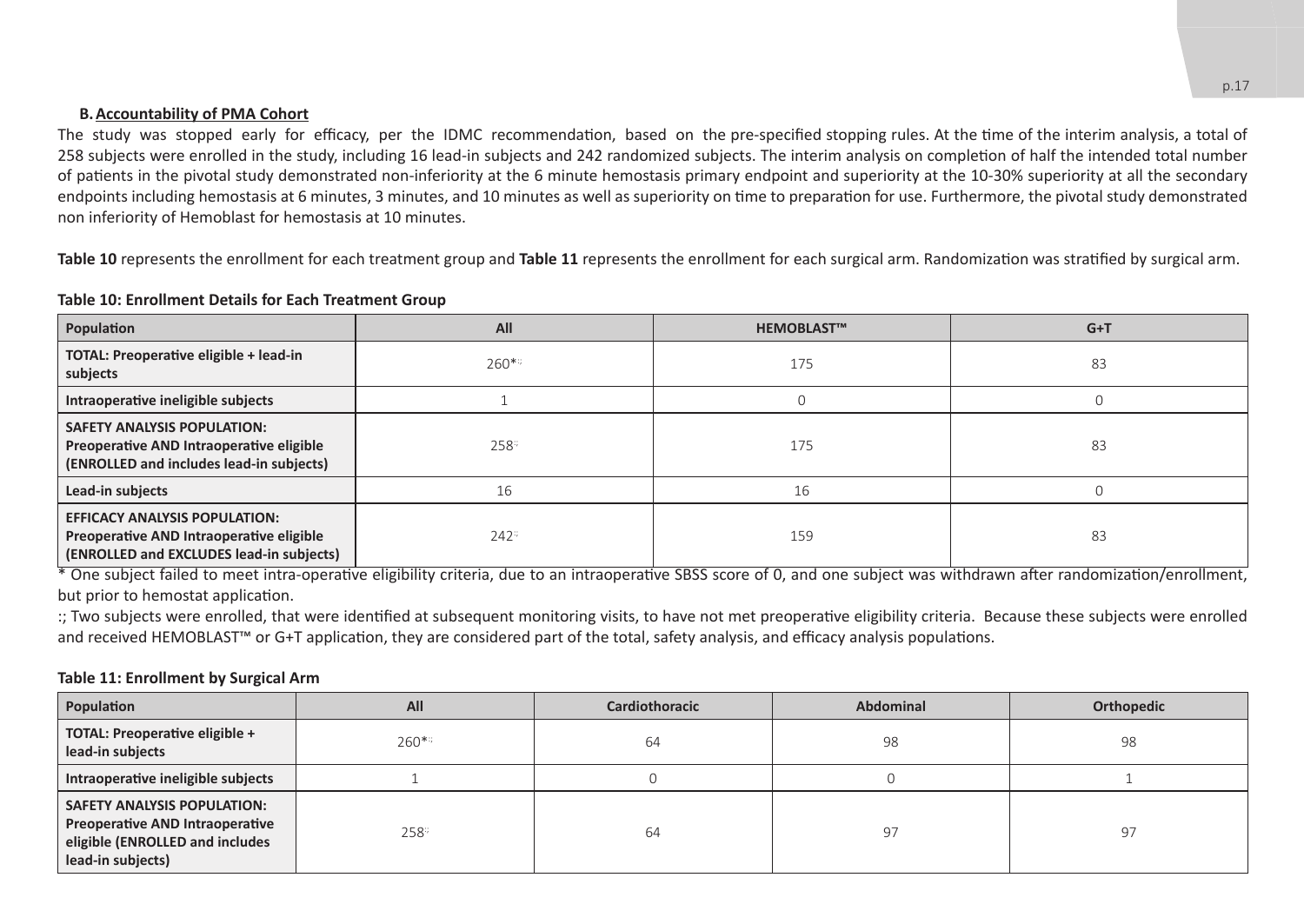| Population                                                                                                                      | All | Cardiothoracic | <b>Abdominal</b> | Orthopedic |
|---------------------------------------------------------------------------------------------------------------------------------|-----|----------------|------------------|------------|
| Lead-in subjects                                                                                                                | TP. |                |                  |            |
| <b>EFFICACY ANALYSIS POPULATION:</b><br>Preoperative AND Intraoperative<br>eligible (ENROLLED and EXCLUDES<br>lead-in subjects) | 242 | 58             | 90               | 94         |

<sup>\*</sup> One subject failed to meet intra-operative eligibility criteria, due to an intraoperative SBSS score of 0, and one subject was withdrawn prior to hemostat application due to an intraoperative SBSS score of 0.

:; Two subjects were enrolled, that were identified at subsequent monitoring visits, to have not met preoperative eligibility criteria. Because these subjects were enrolled and received HEMOBLAST™ or G+T application, they are considered part of the total, safety analysis, and efficacy analysis populations.

#### **C. Study Population Demographics and Baseline Parameters**

**Table 12** presents physical measurement for height, weight, BMI, and blood pressure, which were similar between treatment arms.

#### **Table 12: Physical Measurements by Treatment Group**

| <b>Measure</b>                       | All (n=258)          | HEMOBLAST <sup>™</sup> (n=175) | $G+T(n=83)$          |
|--------------------------------------|----------------------|--------------------------------|----------------------|
| Height (cm)                          | $167.4 \pm 10.19$    | $167.4 \pm 10.43$              | $167.3 \pm 9.72$     |
|                                      | 167.0 [160.0, 175.0] | 165.0 [160.0, 175.0]           | 167.0 [160.0, 175.0] |
|                                      | $83.8 \pm 19.121$    | $84.6 \pm 19.19$               | $82.1 \pm 19.26$     |
| Weight (kg)                          | 82.5 [70.5, 97.0]    | 83.0 [71.0, 97.5]              | 80.9 [69.4, 97.0]    |
|                                      | $29.9 \pm 6.33$      | $30.2 \pm 6.14$                | $29.3 \pm 6.71$      |
| BMI (kg/m2)                          | 29.1 [25.5, 33.7]    | 29.4 [25.6, 34.1]              | 27.9 [25.1, 33.1]    |
|                                      | $129.0 \pm 18.54$    | $128.8 \pm 18.28$              | $129.4 \pm 19.18$    |
| Systolic Blood pressure (mmHg)       | 128.0 [116.0, 138.0] | 128.0 [116.0, 138.0]           | 128.0 [118.0, 141.0] |
|                                      | $76.6 \pm 12.60$     | $76.5 \pm 12.33$               | $76.9 \pm 13.24$     |
| Diastolic Blood pressure (mmHg)<br>. | 78.0 [70.0, 85.0]    | 78.0 [69.0, 84.0]              | 76.0 [70.0, 85.0]    |

Numbers are mean ± SD (N)/ median.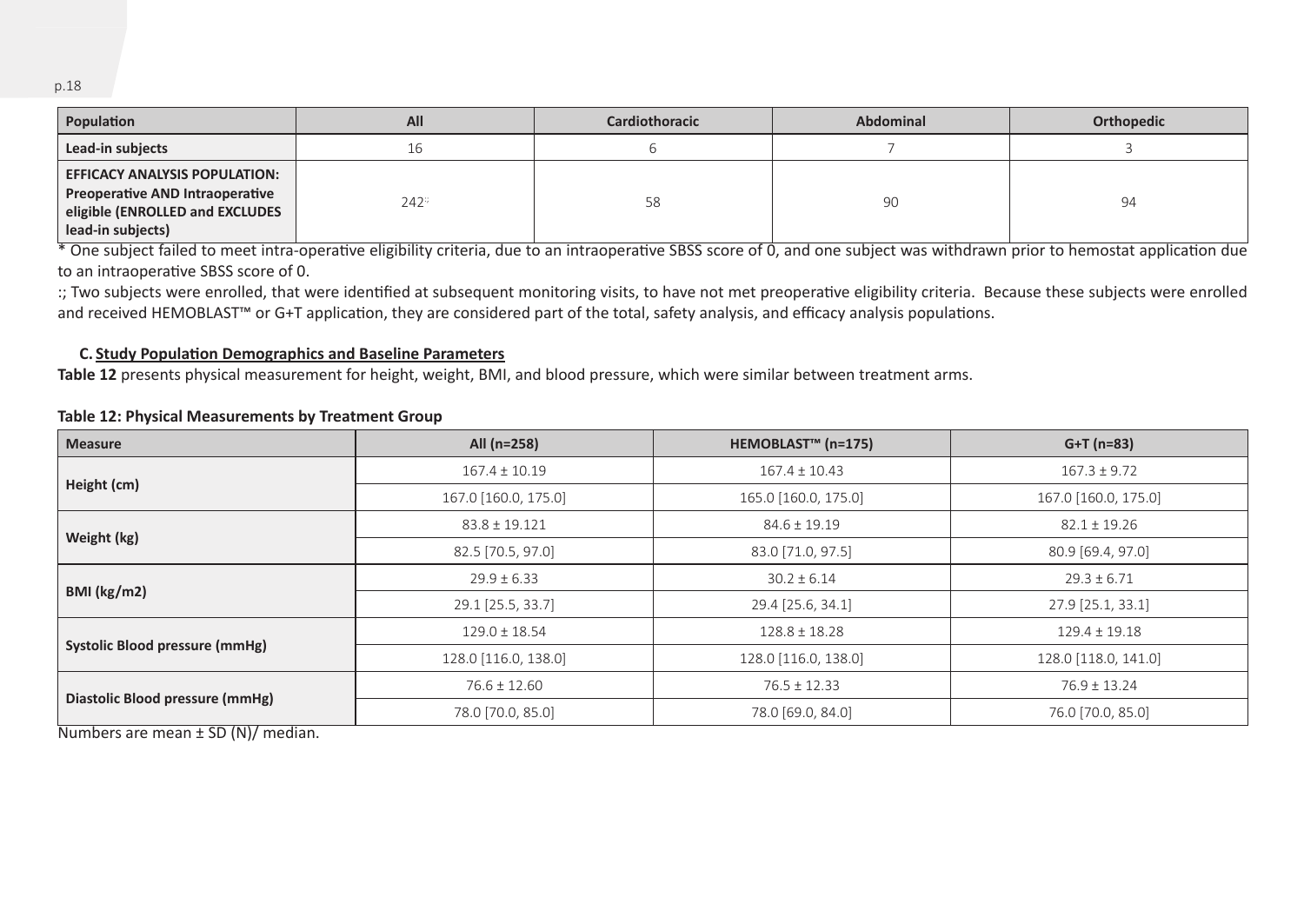### **Table 13** and **Table 14** present the baseline SBSS score for the TBS by treatment group and surgical arm, respectively.

#### **Table 13: Baseline SBSS Score for Each Treatment Group**

| <b>Measure</b>                                                           | All (N=242) | HEMOBLAST <sup>™</sup> (N=159) | $G+T (N=83)$ |  |  |  |
|--------------------------------------------------------------------------|-------------|--------------------------------|--------------|--|--|--|
| <b>Investigator SBSS Score</b>                                           |             |                                |              |  |  |  |
| υ                                                                        | $0(0.0\%)$  | $0(0.0\%)$                     | $0(0.0\%)$   |  |  |  |
|                                                                          | 84 (34.7%)  | 59 (37.1%)                     | 25 (30.1%)   |  |  |  |
|                                                                          | 100 (41.3%) | 61 (38.4%)                     | 39 (47.0%)   |  |  |  |
|                                                                          | 58 (24.0%)  | 39 (24.5%)                     | 19 (22.9%)   |  |  |  |
|                                                                          | $0(0.0\%)$  | $0(0.0\%)$                     | $0(0.0\%)$   |  |  |  |
|                                                                          | $0(0.0\%)$  | $0(0.0\%)$                     | $0(0.0\%)$   |  |  |  |
| SBSS score ≥2<br>$\sim$ $\sim$ $\sim$ $\sim$ $\sim$ $\sim$ $\sim$ $\sim$ | 158 (65.3%) | 100 (62.9%)                    | 58 (69.9%)   |  |  |  |

Numbers are n/N (percent).

#### **Table 14: Baseline SBSS Score for Each Surgical Arm**

| <b>Measure</b>                 | All (N=242)     | Cardiothoracic (N=58) | Abdominal (N=90) | Orthopedic (N=94) |  |  |  |
|--------------------------------|-----------------|-----------------------|------------------|-------------------|--|--|--|
| <b>Investigator SBSS Score</b> |                 |                       |                  |                   |  |  |  |
|                                | $0(0.0\%)$      | $0(0.0\%)$            | $0(0.0\%)$       | $0(0.0\%)$        |  |  |  |
|                                | 84 (34.7%)      | 14 (24.1%)            | $8(8.9\%)$       | 62 (66.0%)        |  |  |  |
|                                | 100 (41.3%)     | 24 (41.4%)            | 46 (51.1%)       | 30 (31.9%)        |  |  |  |
|                                | 58 (24.0%)      | 20 (34.5%)            | 36 (40.0%)       | $2(2.1\%)$        |  |  |  |
|                                | $0(0.0\%)$      | $0(0.0\%)$            | $0(0.0\%)$       | $0(0.0\%)$        |  |  |  |
|                                | $0(0.0\%)$      | $0(0.0\%)$            | $0(0.0\%)$       | $0(0.0\%)$        |  |  |  |
| SBSS score ≥2                  | 158/242 (65.3%) | 44/58 (75.9%)         | 82/90 (91.1%)    | 32/94 (34.0%)     |  |  |  |

Numbers are n/N (percent).

The orthopedic procedures had a much greater number of patients in the lower SBSS scores. The orthopedic procedures represented a great variety of procedures the largest numbers being in hip and knee replacement and other open surgeries. The abdominal procedure group of patients consisted of 90 patients. The most prevalent abdominal procedures included liver resection surgery for both primary and metastatic cancers with less than 5% of the liver resections performed for biliary cancers and benign hepatic tumors. There was a total of 32 liver resection cases of the 90 patients in the abdominal group. A large portion of the remaining abdominal surgeries included abdominoplasties and abdominal hernia repairs. The cardiothoracic cases comprised the smallest group of patients and consisted of patients requiring application of the subject or control hemostat to the sternal edges, aortotomy sites, saphenous vein graft anastomosis site (proximal or distal not defined), pericardium, and myocardial suture lines. Application to synthetic graft bleeding was excluded from this arm of the study.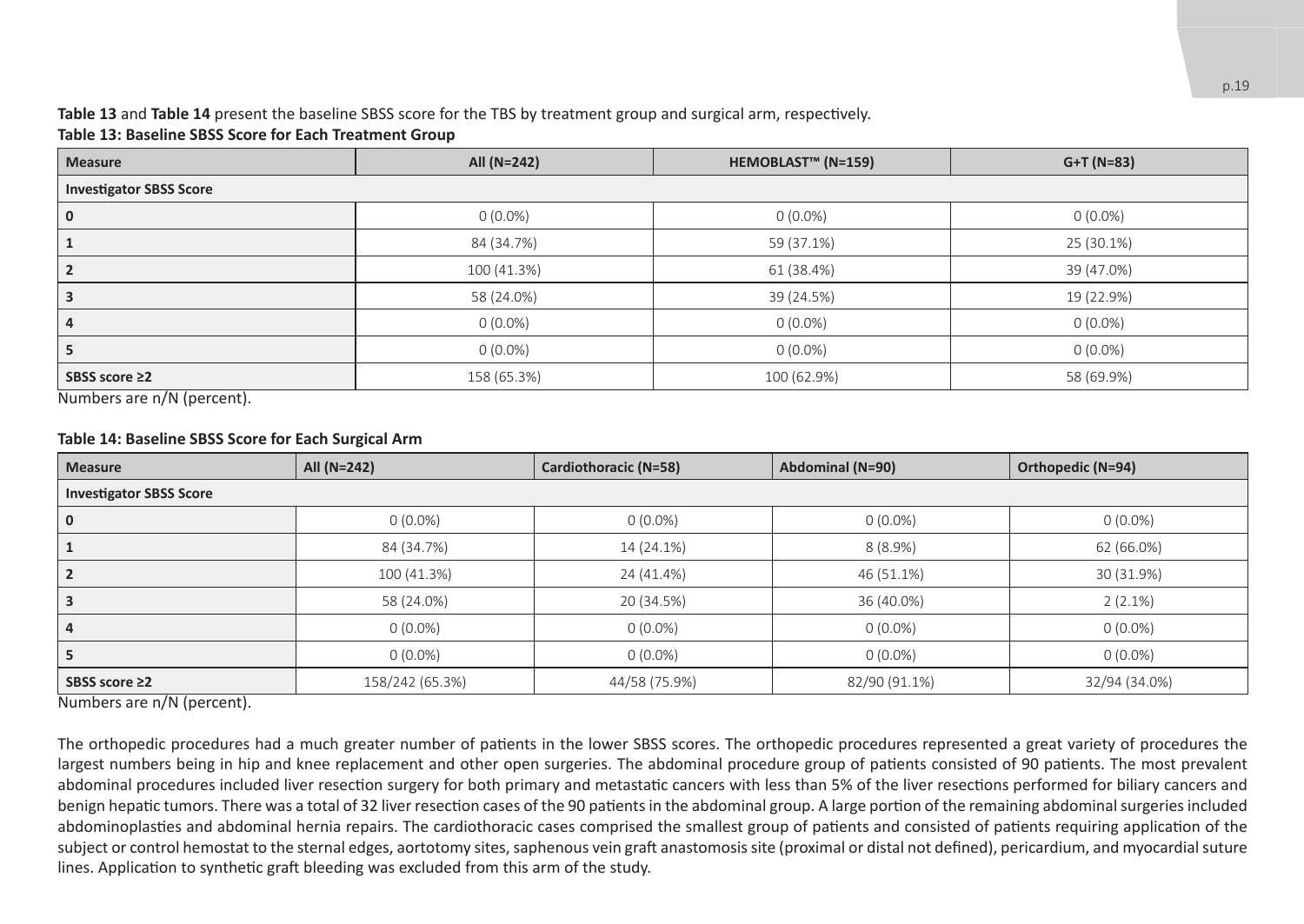#### **D.Safety and Effectiveness Results**

#### **1. Safety results**

The analysis of safety was based on the pivotal study cohort of 175 patients available for the 6 week evaluation. The key safety outcomes and adverse effects for this study are presented below.

In summary, at the time of the interim analysis, the HEMOBLAST™ group had a lower rate of subjects experiencing adverse events, although this did not reach statistical significance (48.0% vs. 56.6%, p=0.1516).

#### Serious adverse events

The proportion of patients experiencing a serious adverse event was comparable between treatment groups (10.9% for HEMOBLAST™ vs. 13.3% for G+T, p=0.5415). The two groups were found to have a similar number of subjects experiencing an adverse event related to the device.

There were 3 possible device-related adverse events reported in 3 subjects receiving HEMOBLAST™:

- ̵ Subject reported symptoms indicating possible systemic inflammatory response syndrome. This event was classified as possibly related to HEMOBLAST™; the event resolved with no sequelae.
- Subject experienced a generalized skin reaction with hives 11 days postoperatively; the event resolved with no sequelae. This was deemed as possibly related to HEMOBLAST™ and the CEC adjudicated this event as a Serious Adverse Device Effect (SADE).
- ̵ Subject was diagnosed with a pulmonary embolus 10 days postoperative; the event resolved with no sequelae. This was deemed as possibly related to HEMOBLAST™, but probably related to the investigational procedure.

There were 4 possible device-related adverse events reported in 4 subjects receiving G+T:

- Subject experienced acute blood loss anemia 4 days postoperative and was transfused with packed RBCs; the event resolved with no sequelae. This event was classified as possibly related to G+T.
- Subject developed a period of hypotension following surgery; it resolved with no sequelae after an infusion of albumin. This event was classified as possibly related to G+T.
- Subject had re-bleeding of the target bleeding site treated with G+T prior to surgical closure. The re-bleeding was controlled using a clip. This was deemed possibly related to the use of G+T.
- Subject had a re-bleeding of the target bleeding site treated with G+T prior to surgical closure. The re-bleeding was controlled using cautery. This was deemed possibly related to G+T and definitely related to the investigational procedure.

In sum, there was a single event identified as a SADE (subject who experienced skin reaction, described above).

#### **Table 15: Serious Adverse Events**

Note: Mortality events only occurred in the G+T control group 3/83 patients or 3.6% and serious adverse events tended to be related to re-bleeding episodes.

| <b>Adverse Event Type*</b> | All           | <b>HEMOBLAST™</b> | $G+T$         |
|----------------------------|---------------|-------------------|---------------|
| <b>Abnormal Bloodwork</b>  | 18/258 (7.0%) | 13/175 (7.4%)     | $5/83(6.0\%)$ |
| <b>Acute Kidney Injury</b> | 6/258(2.3%)   | 4/175 (2.3%)      | 2/83(2.4%)    |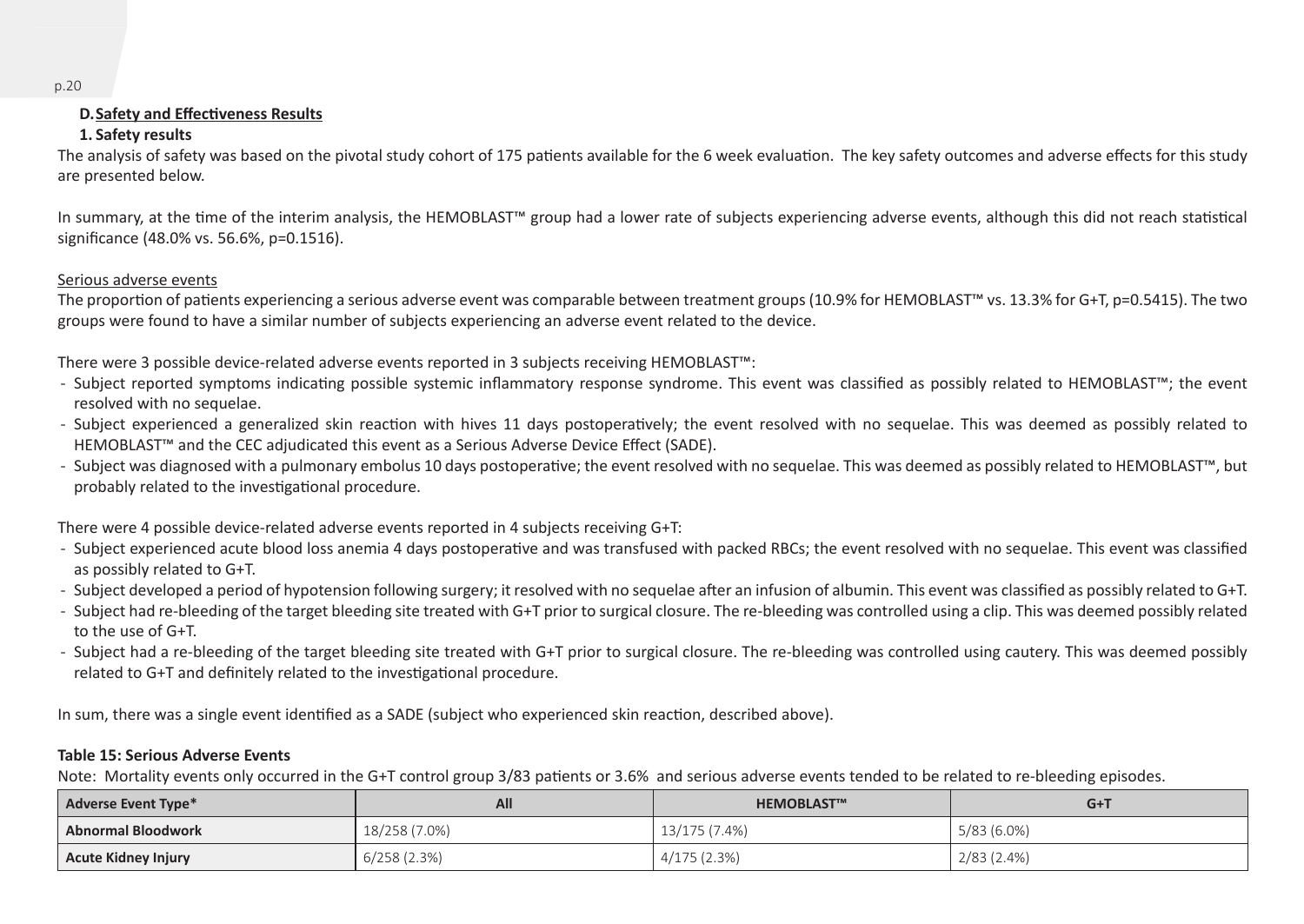| <b>Adverse Event Type*</b>           | All            | <b>HEMOBLAST™</b> | $G+T$           |
|--------------------------------------|----------------|-------------------|-----------------|
| Anemia                               | 19/258 (7.4%)  | 10/175 (5.7%)     | 9/83 (10.8%)    |
| Anxiety                              | $1/258(0.4\%)$ | $0/175(0.0\%)$    | 1/83(1.2%)      |
| Arrhythmia                           | 23/258 (8.9%)  | 16/175 (9.1%)     | 7/83 (8.3%)     |
| <b>Atelectasis</b>                   | 7/258 (2.7%)   | 4/175(2.3%)       | $3/83$ (3.6%)   |
| <b>Bile Leak</b>                     | $1/258(0.4\%)$ | $1/175(0.6\%)$    | $0/83(0.0\%)$   |
| Constipation/Ileus                   | 17/258 (6.6%)  | 12/175 (6.9%)     | $5/83(6.0\%)$   |
| Dehydration                          | $1/258(0.4\%)$ | $0/175(0.0\%)$    | $1/83(1.2\%)$   |
| Delirium                             | 2/258 (0.8%)   | $1/175(0.6\%)$    | $1/83(1.2\%)$   |
| Depression                           | $1/258(0.4\%)$ | $1/175(0.6\%)$    | $0/83(0.0\%)$   |
| <b>Dislocation</b>                   | $2/258(0.8\%)$ | $1/175(0.6\%)$    | $1/83(1.2\%)$   |
| <b>Diarrhea</b>                      | 3/258(1.2%)    | 3/175(1.7%)       | $0/83(0.0\%)$   |
| <b>Dizziness</b>                     | 3/258(1.2%)    | $2/175(1.1\%)$    | 1/83(1.2%)      |
| <b>Epistaxis</b>                     | $1/258(0.4\%)$ | $1/175(0.6\%)$    | $0/83(0.0\%)$   |
| Fever                                | 4/258(1.6%)    | $2/175(1.1\%)$    | $2/83$ (2.4%)   |
| <b>Fluid Overload</b>                | 13/258 (5.0%)  | 8/175 (4.6%)      | $5/83(6.0\%)$   |
| Hypervolemia                         | 1/258(0.4%)    | $0/175(0.0\%)$    | $1/83(1.2\%)$   |
| Edema                                | $6/258$ (2.3%) | 3/175(1.7%)       | $3/83$ (3.6%)   |
| Pleural Effusion                     | $6/258$ (2.3%) | $5/175$ (2.9%)    | $1/83$ $(1.2%)$ |
| Fracture                             | $1/258(0.4\%)$ | $1/175(0.6\%)$    | $0/83(0.0\%)$   |
| Hypertension                         | 3/258 (1.2%)   | $2/175(1.1\%)$    | 1/83(1.2%)      |
| Hypotension                          | 3/258(1.2%)    | $2/175(1.1\%)$    | 1/83(1.2%)      |
| <b>Infection (Non-wound Related)</b> | 13/258 (5.0%)  | 7/175 (4.0%)      | 6/83(7.2%)      |
| <b>Bacteremia</b>                    | 3/258(1.2%)    | 2/175(1.2%)       | $1/83$ $(1.2%)$ |
| Drain                                | 1/258(0.4%)    | 1/175(0.6%)       | $0/83(0.0\%)$   |
| Phlebitis                            | 1/258(0.4%)    | 0/175(0.6%)       | $1/83$ $(1.2%)$ |
| Respiratory                          | 3/258(1.2%)    | 1/175(0.6%)       | $2/83$ $(2.4%)$ |
| <b>Urinary Tract</b>                 | 4/258(1.6%)    | 1/175(0.6%)       | $3/83$ (3.6%)   |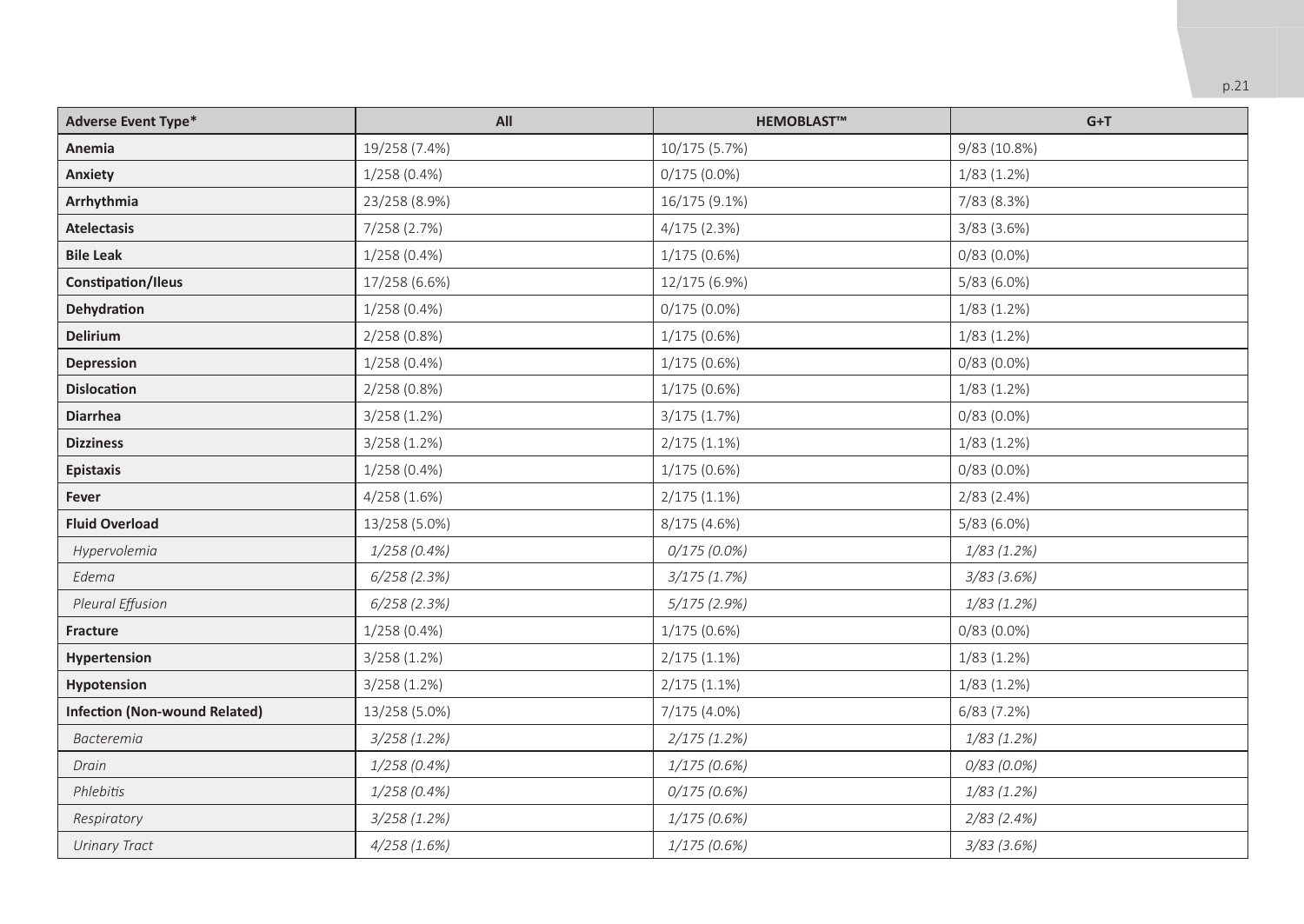| <b>Adverse Event Type*</b>        | All            | <b>HEMOBLAST™</b> | $G+T$         |
|-----------------------------------|----------------|-------------------|---------------|
| Yeast                             | 2/258 (0.8%)   | 1/175(0.6%)       | 1/83(1.2%)    |
| Other <sup>1</sup>                | 4/258(1.6%)    | $3/175$ $(1.7%)$  | 1/83(1.2%)    |
| <b>Lactic Acidosis</b>            | $1/258(0.4\%)$ | 1/175(0.6%)       | $0/83(0.0\%)$ |
| Lethargy                          | $1/258(0.4\%)$ | $0/175(0.0\%)$    | 1/83(1.2%)    |
| Leukocytosis                      | 3/258(1.2%)    | 3/175 (1.7%)      | $0/83(0.0\%)$ |
| Nausea                            | 18/258 (7.0%)  | 15/175 (8.6%)     | $3/83$ (3.6%) |
| Orthostasis                       | $1/258(0.4\%)$ | $0/175(0.0\%)$    | $1/83(1.2\%)$ |
| Pain                              | 36/258 (14.0%) | 25/175 (14.3%)    | 11/83 (13.3%) |
| Mouth/Throat                      | $8/258(3.1\%)$ | $5/175$ (2.9%)    | $3/83$ (3.6%) |
| Post-Operative                    | 28/258 (10.9%) | 21/175 (12.0%)    | 7/83 (8.4%)   |
| Other <sup>2</sup>                | 8/258 (3.1%)   | 5/175 (2.9%)      | $3/83$ (3.6%) |
| Paresthesia                       | $1/258(0.4\%)$ | $1/175(0.6\%)$    | $0/83(0.0\%)$ |
| Pericarditis                      | $1/258(0.4\%)$ | 1/175(0.6%)       | $0/83(0.0\%)$ |
| Pneumothorax                      | 2/258 (0.8%)   | $0/175(0.0\%)$    | $2/83$ (2.4%) |
| <b>Pruritis</b>                   | 4/258(1.6%)    | 3/175(1.7%)       | $1/83(1.2\%)$ |
| <b>Respiratory Insufficiency</b>  | 9/258(3.5%)    | 6/175(3.4%)       | $3/83$ (3.6%) |
| <b>TBS Re-bleed</b>               | 5/258(1.9%)    | $1/175(0.6\%)$    | 4/83(4.8%)    |
| Thrombocytopenia                  | $2/258(0.8\%)$ | $2/175(1.1\%)$    | $0/83(0.0\%)$ |
| <b>Thromboembolic Event</b>       | 4/258(1.6%)    | 4/175(2.3%)       | $0/83(0.0\%)$ |
| Thrombosed AV Fistula             | 1/258(0.4%)    | 1/175(0.6%)       | $0/83(0.0\%)$ |
| Deep Vein Thrombosis              | 2/258(0.8%)    | $2/175(1.1\%)$    | $0/83(0.0\%)$ |
| Other <sup>3</sup>                | 1/258(0.4%)    | 1/175(0.6%)       | $0/83(0.0\%)$ |
| <b>Urinary Retention/Oliguria</b> | 7/258 (2.7%)   | 4/175(2.3%)       | 3/83(3.6%)    |
| <b>Vaginal Discharge</b>          | $1/258(0.4\%)$ | $0/175(0.0\%)$    | 1/83(1.2%)    |
| <b>Vomiting</b>                   | 5/258(1.9%)    | 4/175(2.3%)       | $1/83(1.2\%)$ |
| <b>Wound Related</b>              | 16/258 (6.2%)  | 12/175 (6.9%)     | 4/83(4.8%)    |
| Dehiscence                        | 1/258 (0.4%)   | 1/175(0.6%)       | $0/83(0.0\%)$ |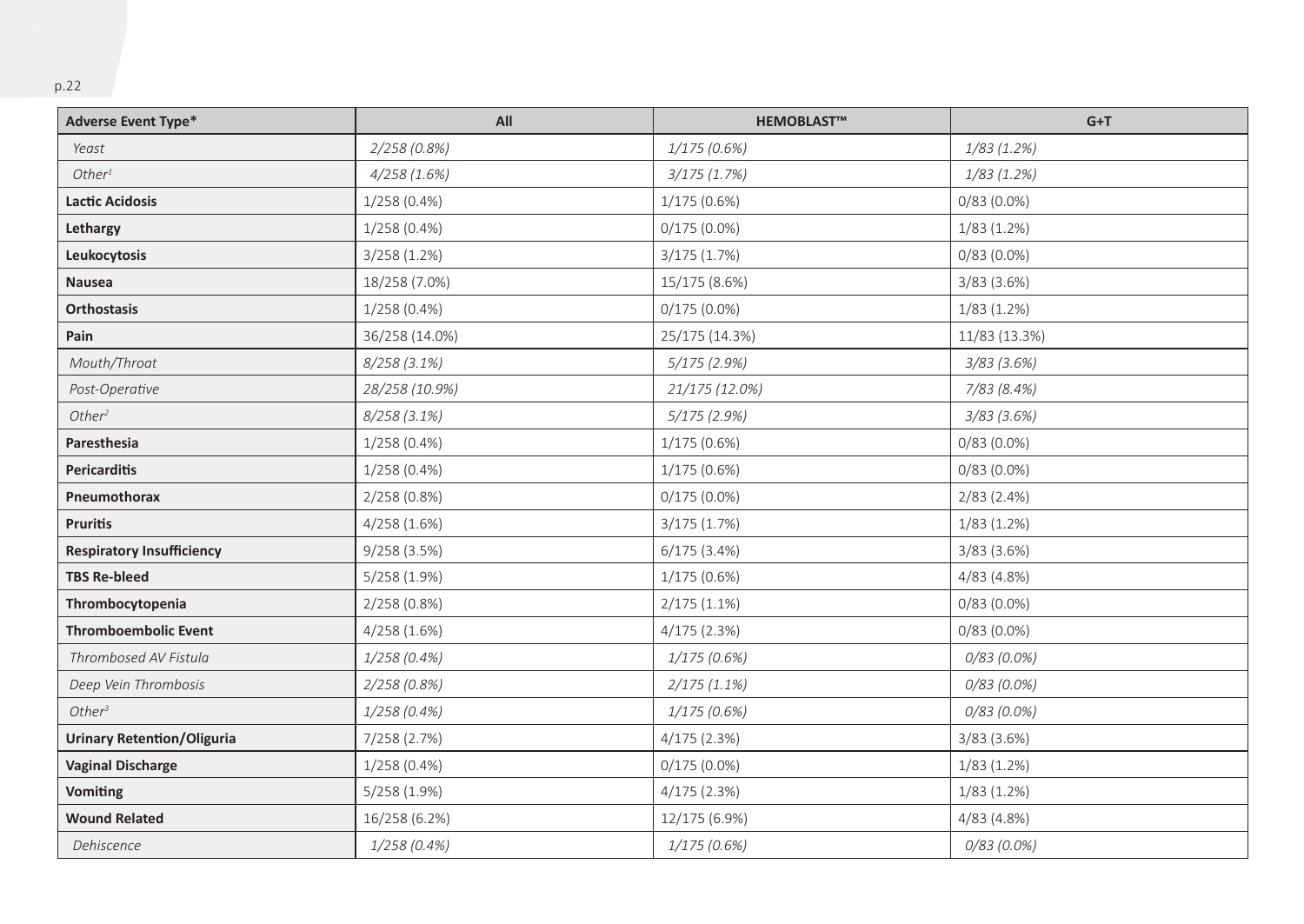| <b>Adverse Event Type*</b> | All            | <b>HEMOBLAST™</b> | $G+T$         |
|----------------------------|----------------|-------------------|---------------|
| Hematoma                   | 3/258(1.2%)    | $2/175(1.1\%)$    | $1/83(1.2\%)$ |
| Infection                  | 4/258(1.6%)    | $3/175$ (1.7%)    | $1/83(1.2\%)$ |
| Non-healing                | 2/258(0.8%)    | 1/175(0.6%)       | $1/83$ (1.2%) |
| Seroma                     | $6/258$ (2.3%) | $6/175$ $(3.4\%)$ | 0/83 (0.0%)   |
| Other <sup>4</sup>         | $1/258(0.4\%)$ | $0/175(0.0\%)$    | $1/83(1.2\%)$ |
| Other <sup>5</sup>         | 11/258 (4.3%)  | $9/175(5.1\%)$    | 2/83(2.4%)    |

\* Open text field, like responses were pooled.

1 HEMOBLAST™: Pancolitis, diarrhea positive for clostridium difficile, dental abscess; G+T: tricuspid valve vegetation

2 HEMOBLAST™: right leg pain, back pain, right ear pain, left hip pain, right shoulder; G+T: sore shoulder, pain at epidural site and back pain, abdominal pain

3 Intraoperative TEE demonstrated internal jugular vein clot

4 Wound irritation from one stitch

5 HEMOBLAST™: muscle spasm, thoracic aorta dissection, hematoma, vocal cord paralysis, endoleak, pressure ulcer, decreased right ventricular function during cardiopulmonary bypass removal, arthralgia of right leg, recurrent shingles, gout flare, left thumb tenderness, insomnia, right shoulder acute bursitis, right bronchopleural fistula, blisters around tape covering incision; G+T: right atrium lead dislodgment, left arm weakness, femoral artery perforation

#### Non-serious adverse events

**Table 16** lists non-serious AEs occurring in 5% or more of all patients, or in one of the treatment arms.

#### **Table 16: Number of Subjects Experiencing Each Type of Non-serious Adverse Event**

| <b>Adverse Event Type*</b>                                          | All            | <b>HEMOBLAST</b> | $G+T$         |
|---------------------------------------------------------------------|----------------|------------------|---------------|
| <b>Abnormal Bloodwork</b>                                           | 18/258 (7.0%)  | 13/175 (7.4%)    | $5/83(6.0\%)$ |
| Anemia                                                              | 19/258 (7.4%)  | 10/175 (5.7%)    | 9/83 (10.8%)  |
| Arrhythmia                                                          | 23/258 (8.9%)  | 16/175 (9.1%)    | 7/83 (8.3%)   |
| Constipation/Ileus                                                  | 17/258 (6.6%)  | 12/175 (6.9%)    | $5/83(6.0\%)$ |
| <b>Fluid Overload</b>                                               | 13/258 (5.0%)  | 8/175(4.6%)      | $5/83(6.0\%)$ |
| Infection (Non wound Related)                                       | 13/258 (5.0%)  | 7/175 (4.0%)     | 6/83(7.2%)    |
| <b>Nausea</b>                                                       | 18/258 (7.0%)  | 15/175 (8.6%)    | $3/83$ (3.6%) |
| Pain                                                                | 36/258 (14.0%) | 25/175 (14.3%)   | 11/83 (13.3%) |
| <b>Wound Related</b>                                                | 16/258 (6.2%)  | 12/175 (6.9%)    | 4/83(4.8%)    |
| Other <sup>1</sup><br>* Onen teut field. Hin nenennenn under nealed | 11/258 (4.3%)  | $9/175(5.1\%)$   | $2/83$ (2.4%) |

\* Open text field, like responses were pooled.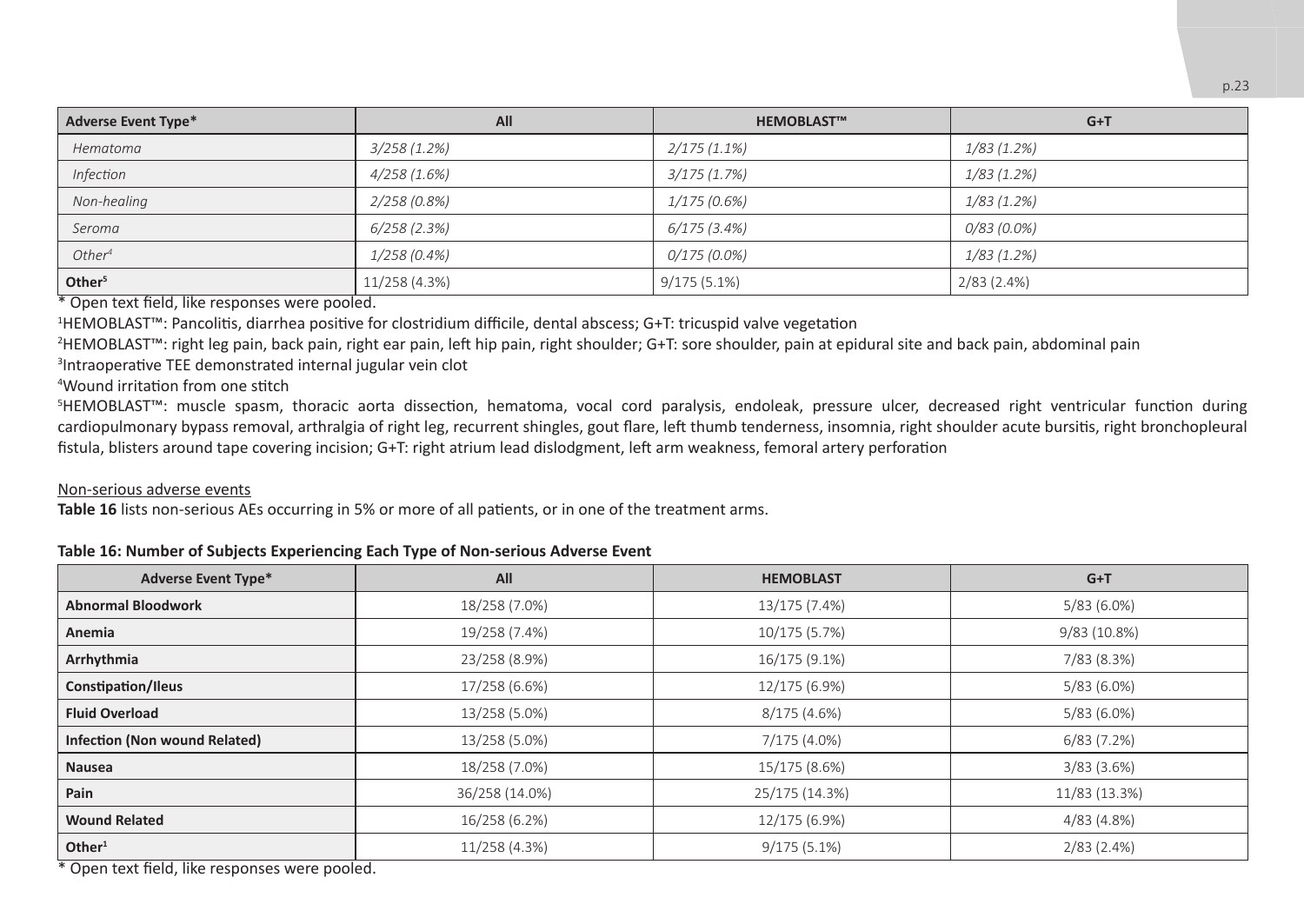1 HEMOBLAST™: muscle spasm, thoracic aorta dissection, hematoma, vocal cord paralysis, endoleak, pressure ulcer, decreased right ventricular function during cardiopulmonary bypass removal, arthralgia of right leg, recurrent shingles, gout flare, left thumb tenderness, insomnia, right shoulder acute bursitis, right bronchopleural fistula, blisters around tape covering incision; G+T: right atrium lead dislodgment, left arm weakness, femoral artery perforation.

#### Unanticipated Adverse Device Effects

There were no Unanticipated Adverse Device Effects.

The incidence of adverse events and serious adverse events were statistically the same in both experimental and control groups. The three main categories of potential adverse events identified in the pivotal study included thromboembolic events, wound healing complications primarily in the appearance of sternal dehiscence, and porcine collagen antibody titers.

#### **2. Effectiveness Results**

#### **Primary endpoint**

The primary efficacy endpoint of non-inferiority of HEMOBLAST™ relative to G+T for success at achieving hemostasis within 6 minutes was met, with 93.1% of the HEMOBLAST™ group achieving hemostasis at 6 minutes versus 73.5% of the G+T group, a difference of 19.5% (9.5% to 29.5%, p<0.0001 for non-inferiority) see Table 17. A 95% repeated confidence interval that accounts for the pre-specified stopping rule is calculated to be (7.1%, 31.9%), ruling out the non- inferiority margin of -10%.

#### **Table 17: Primary Efficacy Endpoint with Full Efficacy Population**

| <b>Time</b> | <b>HEMOBLAST™</b> | $G+1$        | Difference (95% CI) | Z-statistic | P-value |
|-------------|-------------------|--------------|---------------------|-------------|---------|
| 6 minutes   | 148/159 (93.1%)   | 1/83 (73.5%) | 19.5% (9.5%, 29.5%) | 5.7926      | 0.0001  |

The confidence interval for the estimated difference in the probability of hemostasis at 6 minutes and the P value are computed using the Cochran-Mantel-Haenszel estimator stratified by surgical arms.

A summary of the proportion of each treatment group that achieved hemostasis at 3, 6, and 10 minutes is shown in Table 18. The HEMOBLAST™ group showed a higher proportion of patients achieving hemostasis at each time point assessed.

#### **Table 18: Proportion of Each Treatment Group Achieving Hemostasis at 3, 6, and 10 Minutes**

| <b>Time</b> | All             | <b>HEMOBLAST</b> | $G+T$         |
|-------------|-----------------|------------------|---------------|
| 3 minutes   | 151/242 (62.4%) | 113/159 (71.1%)  | 38/83 (45.8%) |
| 6 minutes   | 209/242 (86.4%) | 148/159 (93.1%)  | 61/83 (73.5%) |
| 10 minutes  | 223/238 (93.7%) | 154/158 (97.5%)  | 69/80 (86.3%) |

Numbers are n/N (percent).

The study was stopped early for efficacy, per the IDMC recommendation, based on the pre-specified stopping rules.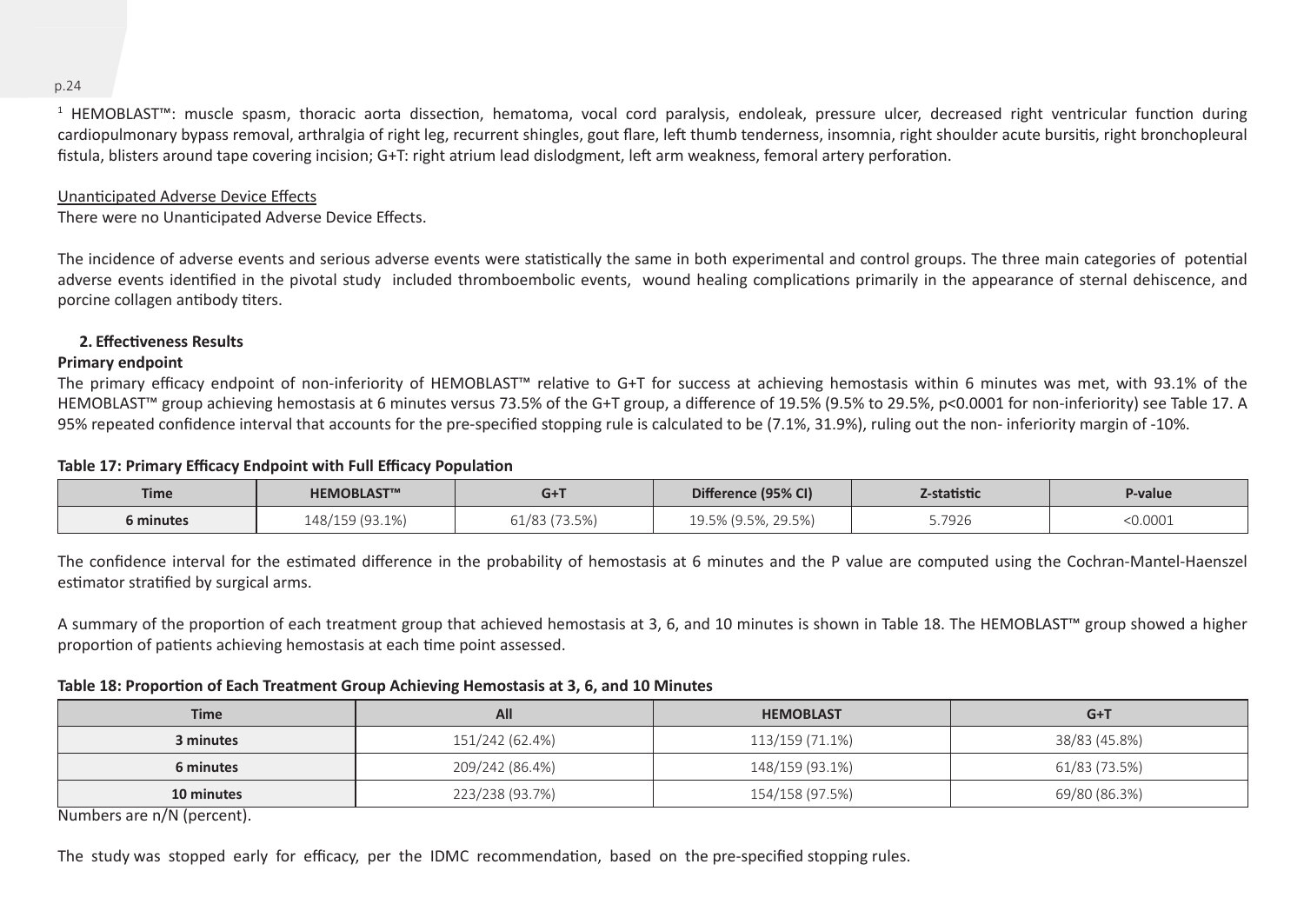The proportion of subjects in each treatment group achieving hemostasis at each time point was broken out by surgical arm, see Tables 19, 20 and 21. The HEMOBLAST™ group showed significantly higher rates of hemostasis at 3 and 6 minutes in the abdominal and orthopedic surgical arms. There was no significant difference between groups in the cardiothoracic arm, as shown in the tables below.

**Table 19: Proportion Achieving Hemostasis for Cardiothoracic Surgical Arm**

| <b>Time</b> | All           | <b>HEMOBLAST™</b> | $G+T$         | P-value |
|-------------|---------------|-------------------|---------------|---------|
| 3 minutes   | 31/58 (53.4%) | 20/38 (52.6%)     | 11/20 (55.0%) | >0.9999 |
| 6 minutes   | 46/58 (79.3%) | 31/38 (81.6%)     | 15/20 (75.0%) | 0.7343  |
| 10 minutes  | 51/56 (91.1%) | 34/37 (91.9%)     | 17/19 (89.5%) | >0.9999 |

#### **Table 20: Proportion Achieving Hemostasis for Abdominal Surgical Arm**

| <b>Time</b> | All           | <b>HEMOBLAST™</b> | $G+T$         | P-value |
|-------------|---------------|-------------------|---------------|---------|
| 3 minutes   | 46/90 (51.1%) | 39/59 (66.1%)     | 7/31 (22.6%)  | 0.0001  |
| 6 minutes   | 74/90 (82.2%) | 55/59 (93.2%)     | 19/31 (61.3%) | 0.0003  |
| 10 minutes  | 80/88 (90.9%) | 58/59 (98.3%)     | 22/29 (75.9%) | 0.0015  |

#### **Table 21: Proportion Achieving Hemostasis for Orthopedic Lower Extremity Surgical Arm**

| <b>Time</b> | All           | <b>HEMOBLAST™</b> | $G+1$         | P-value |
|-------------|---------------|-------------------|---------------|---------|
| 3 minutes   | 74/90 (78.7%) | 54/64 (87.1%)     | 20/32 (62.5%) | 0.0082  |
| 6 minutes   | 89/90 (94.7%) | 62/64 (100.0%)    | 27/32 (84.4%) | 0.0037  |
| 10 minutes  | 92/90 (97.9%) | 62/64 (100.0%)    | 30/32 (93.8%) | 0.1135  |

#### **Secondary endpoints**

Secondary endpoints are reported for the overall population.

#### Mean preparation time

The preparation time for the HEMOBLAST™ group was found to be significantly shorter than the G+T group, with a mean of 0.37 minutes (22 seconds) for the HEMOBLAST™ group and a mean of 2.40 minutes (144 seconds) for the G+T group (-2.03 [-2.10, -1.86], p<0.0001). This shows that HEMOBLAST™ takes 2.03 minutes (122 seconds) less to prepare than the control agent.

#### Non-inferiority in achieving hemostasis – 3 min

The HEMOBLAST™ group met the secondary endpoint of non-inferiority in success achieving hemostasis at the 3 minute time point, with 71.1% of HEMOBLAST™ subjects achieving hemostasis versus 45.8% in the G+T group; a difference of 27.5% (14.0% to 40.9%, p<0.0001 for non-inferiority).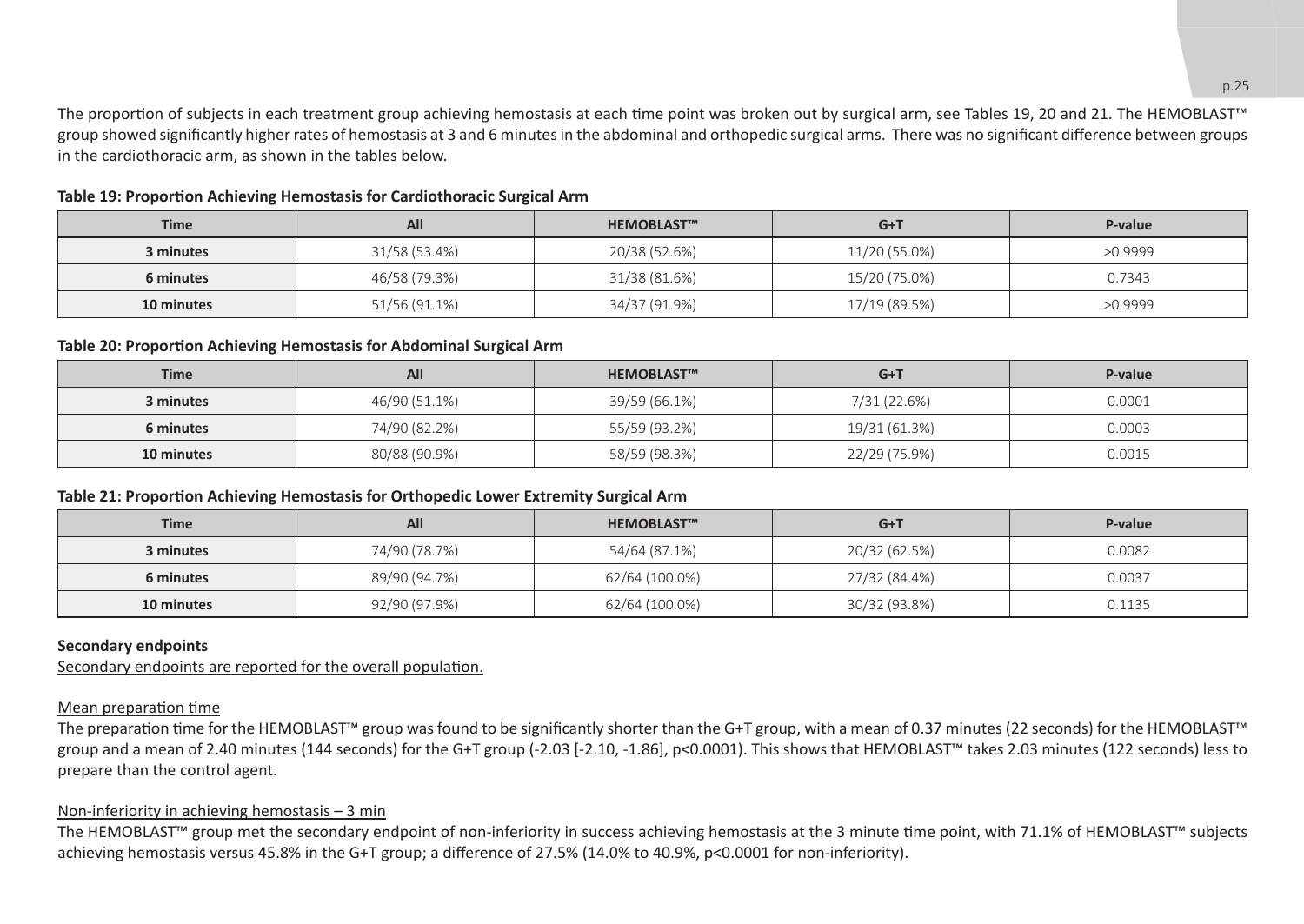#### Superiority in achieving hemostasis – 6 minutes

The secondary endpoint of superiority of HEMOBLAST™ in achieving hemostasis at 6 minutes was met in the overall population. As described in the Primary Endpoint section, the proportion of HEMOBLAST™ subjects achieving hemostasis at 6 minutes was 93.1% versus 73.5% for the G+T group (p=0.0001 for superiority).

#### Superiority in achieving hemostasis – 3 minutes

The secondary endpoint of superiority of HEMOBLAST™ in achieving hemostasis at 3 minutes was met in the overall population. As described in the Primary Endpoint section, the proportion of HEMOBLAST™ subjects achieving hemostasis at 3 minutes was 71.1% versus 45.8% for the G+T group (p=0.0001 for superiority).

In regard to surgical procedure and baseline TBS, the number of subjects in each surgical arm were found to be similar between the two treatment groups, as were the locations for the surgical procedure, the TBS tissue type, and the conventional procedures for hemostasis. The estimated size of the TBS was also found to be similar between treatment groups, with a mean of 5.4 cm2 in the HEMOBLAST™ group and 5.8 cm2 in the G+T group.

#### **9. Potential Adverse Events**

Risks possibly related to the use of hemostats similar to HEMOBLAST™ include:

- Adhesion formation:
- Allergy or anaphylaxis;
- Blockage of cardiopulmonary bypass system and cell saver devices;
- Compromised attachment of orthopedic implants;
- ̵ Creutzfeldt-Jakob disease (CJD) agent;
- Increased infection:
- Lack of efficacy:
- Nerve compression;
- Thrombosis or thromboembolism;
- Transmissible Spongiform Encephalopathies (TSE); and
- ̵ Viral disease transmission.

Hypersensitivity or allergic/anaphylactoid reactions may occur with HEMOBLAST™. Symptoms associated with allergic anaphylactic reactions include: flush, urticaria, pruritus, nausea, drop in blood pressure, tachycardia or bradycardia, dyspnea, severe hypotension, and anaphylactic shock.

These reactions may occur in patients receiving HEMOBLAST™ for the first time or may increase with repetitive applications of HEMOBLAST™. In the event of hypersensitivity reactions, discontinue administration of HEMOBLAST™. Mild reactions can be managed with antihistamines. Severe hypotensive reactions require immediate intervention using current principles of shock therapy.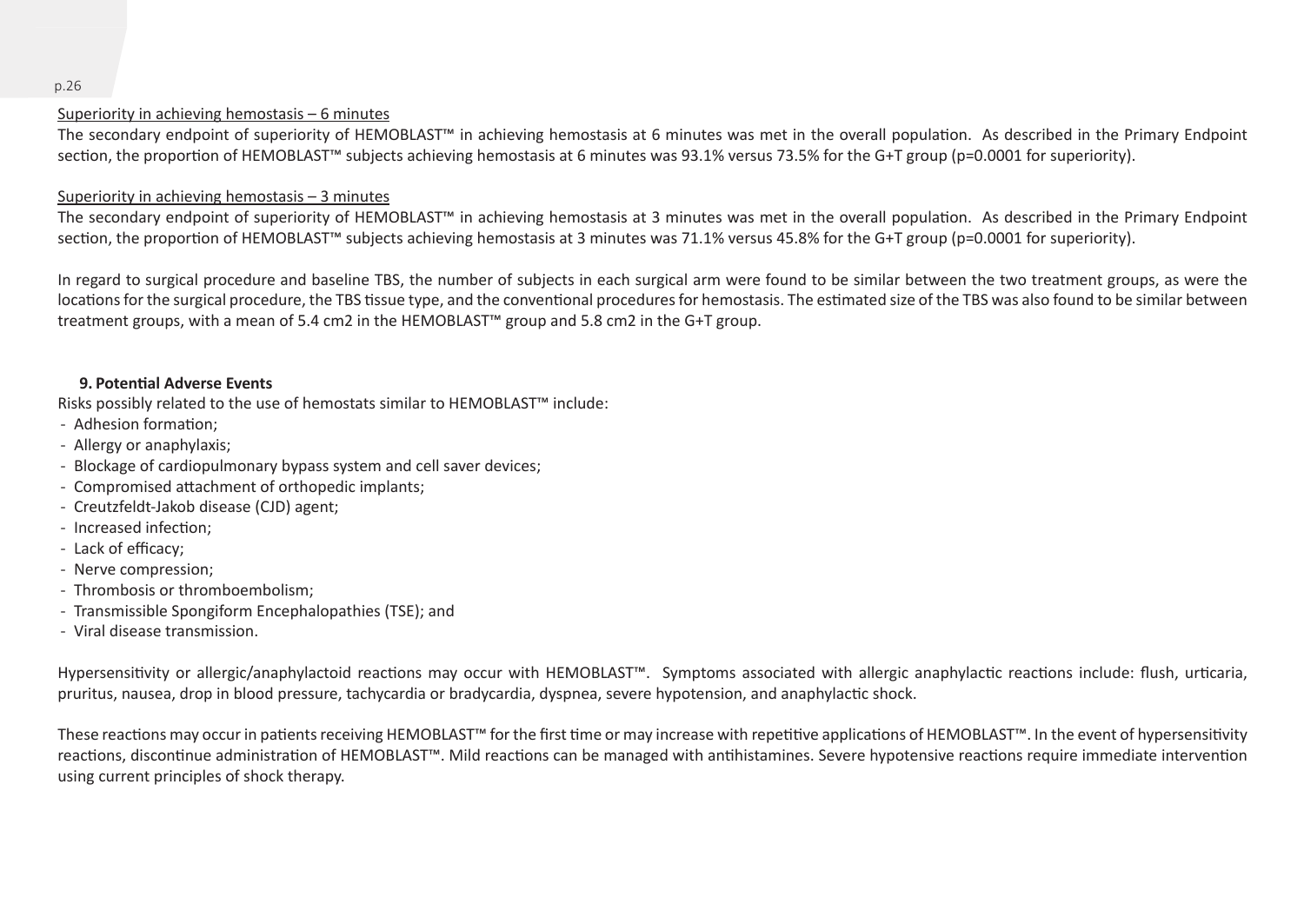#### **10. Symbols Glossary**

| Symbol                                                                                     | <b>Standard</b>                                                                                           | <b>Reference #</b> | <b>Title</b>                                                                             | <b>Definition</b>                                                                                                        |
|--------------------------------------------------------------------------------------------|-----------------------------------------------------------------------------------------------------------|--------------------|------------------------------------------------------------------------------------------|--------------------------------------------------------------------------------------------------------------------------|
| LOT                                                                                        | ISO 15223-1                                                                                               | 5.1.5              | <b>Lot Number</b>                                                                        | Indicates the manufacturer's batch code<br>so that the batch or lot can be identified.                                   |
| <b>REF</b>                                                                                 | ISO 15223-1                                                                                               | 5.1.6              | Catalogue Number                                                                         | Indicates the manufacturer's catalogue<br>number so that the medical device can be<br>identified.                        |
|                                                                                            | ISO 15223-1                                                                                               | 5.1.4              | Use By                                                                                   | Indicates the date after which the medical<br>device is not to be used.                                                  |
| $\mathbb{R}$ -25°C<br>$2^{\circ}$ C $\Lambda$                                              | ISO 15223-1                                                                                               | 5.3.7              | Temperature Limitation. Store between<br>2°C and 25°C (36-77°F).                         | Indicates the temperature limits to which<br>the medical device can be safely exposed.                                   |
| $\left(\sum_{\text{step}}$                                                                 | ISO 15223-1                                                                                               | 5.2.6              | Do not re-sterilize                                                                      | Indicates a medical device that is not to<br>be resterilized.                                                            |
| $\otimes$                                                                                  | ISO 15223-1                                                                                               | 5.2.8              | Do not use if package is damaged                                                         | Indicates a medical device that should not<br>be used if the package has been damaged<br>or opened.                      |
|                                                                                            | ISO 15223-1                                                                                               | 5.4.2              | Do not reuse                                                                             | Indicates a medical device that is<br>intended for one use, or for use on a<br>single patient during a single procedure. |
| $\mathbb{H}$                                                                               | ISO 15223-1                                                                                               | 5.4.3              | See instruction for use                                                                  | Indicates the need for the user to consult<br>the instructions for use.                                                  |
| $\begin{tabular}{ c c c c c } \hline \texttt{STERILE} & \texttt{R} \\\hline \end{tabular}$ | ISO 15223-1                                                                                               | 5.2.4              | Sterilized using irradiation                                                             | Indicates a medical device that has been<br>sterilized using irradiation.                                                |
| $\mathbb X$                                                                                | ISO 15223-1                                                                                               | 5.6.3              | Non-Pyrogenic                                                                            | Indicates a medical device that is non-<br>pyrogenic.                                                                    |
| RONLY                                                                                      | FDA Guidance "Alternative to Certain<br>Prescription Device Labeling Require-<br>ments", issued 1/21/2000 | N/A                | Caution: Federal law restricts this device<br>to sale on or by the order of a physician. | Requires prescription in the United States.                                                                              |
|                                                                                            | ISO 15223-1                                                                                               | 5.1.1              | Manufacturer                                                                             | Indicates the medical device<br>manufacturer.                                                                            |

E-MR-217-V6 January 2018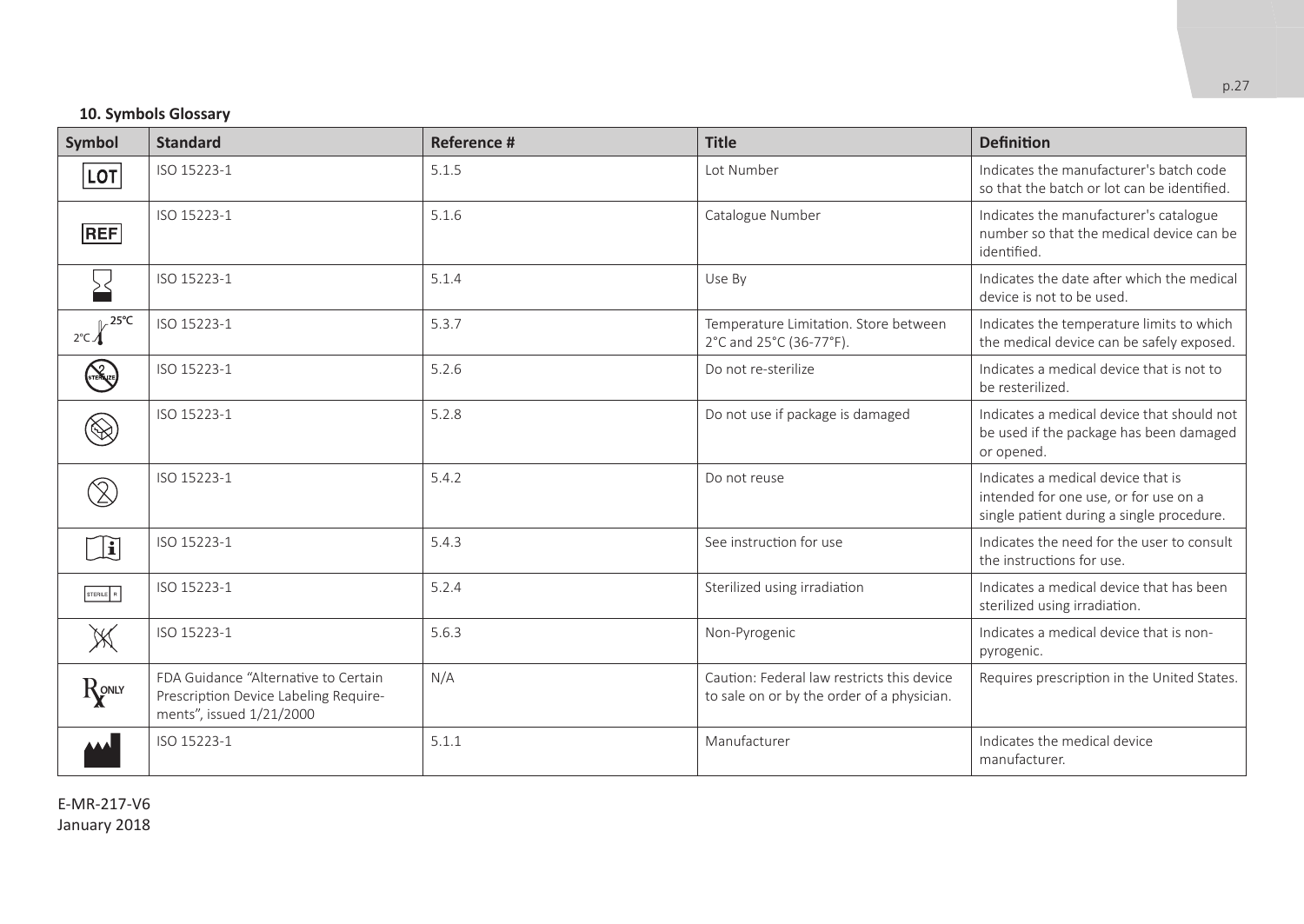# HEMOBLAST™ Bellows Laparoscopic Applicator (35 cm)

Caution: Federal law restricts this device to sale on or by the order of a physician.

| 1. Device Description                 | p.3            | 6. Storage and Handling | p.5 |
|---------------------------------------|----------------|-------------------------|-----|
| 2. How Supplied                       | p.3            | 7. Sterilization        | p.5 |
| 3. Intended Use / Indications for Use | p <sub>3</sub> | 8. Presentation         | p.5 |
| 4. Warnings and Precautions           | p.3            | 9. Symbols              | p.6 |
| 5. Directions for Use                 | p.4            |                         |     |



#### **Manufacturer**

### **Biom'up USA Inc.**

8, Allée Irène Joliot-Curie 412 West 15<sup>th</sup> St St-Priest, 69800, France Phone: +33 4 86 57 36 10 New York, NY 10011 Fax: +33 4 37 69 00 84 www.biomup.com

Suite 1000 **US Customer Service** Tel.: 1-833-HEMO911 (1-833-436-6911) Email: CustomerServiceUSA@biomup.com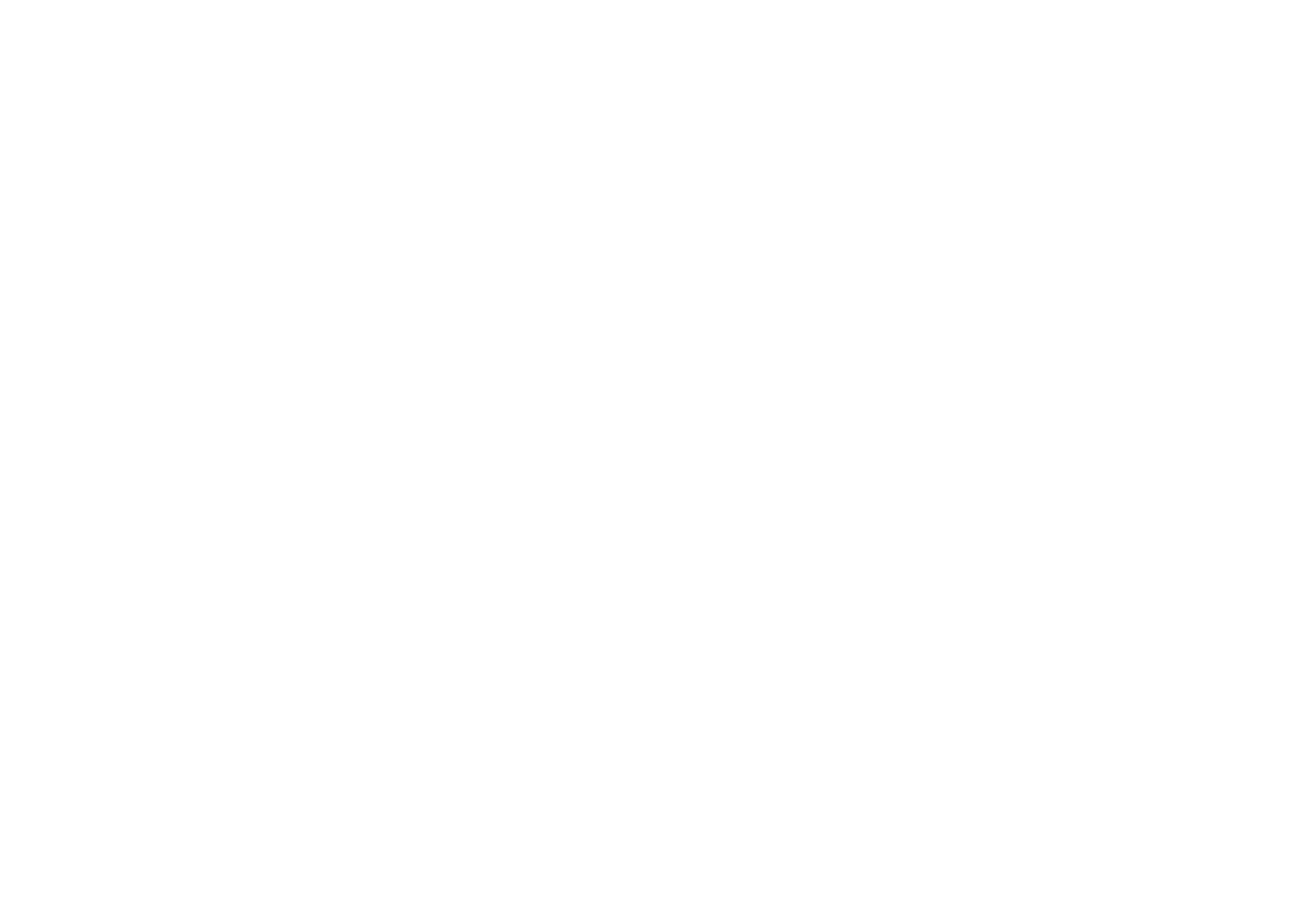### **1. Device Description**

The HEMOBLAST™ Bellows Laparoscopic Applicator is a sterile, single use laparoscopic applicator device. The HEMOBLAST™ Bellows Laparoscopic Applicator is designed to be used with HEMOBLAST™ Bellows to deliver the hemostatic agent during laparoscopic surgical procedures. The Laparoscopic Applicator is 35 cm in length.

HEMOBLAST™ Bellows is available separately. Refer to the Instructions for Use for HEMOBLAST™ Bellows for complete prescribing information for the hemostatic agent.

### **2. How Supplied**

The HEMOBLAST™ Bellows Laparoscopic Applicator is supplied sterile in double packaging. One (1) box contains six (6) individually packaged Laparoscopic Applicators.

### **3. Intended Use / Indications for Use**

The HEMOBLAST™ Bellows Laparoscopic Applicator is intended for use in delivering HEMOBLAST™ Bellows hemostatic powder to bleeding surgical sites through a 5 mm diameter or larger trocar. Please see the HEMOBLAST™ Bellows indications in the HEMOBLAST™ Bellows Instructions for Use.

### **4. Warnings and Precautions**

- Do not use the applicator to manipulate or retract organs or tissue.
- ̵ To prevent product contamination prior to application, always follow aseptic techniques
- The product must be manipulated and used by qualified personnel according to the general principles of sterility and premedication.
- The tip of the laparoscopic applicator must be directly visualized at all times to minimize potential for unintended contact with tissue, organs, or blood as well as any possible unintended spillage of residual powder.
- The laparoscopic applicator should not be bent over (>) 65° to avoid any kinking risk.
- The safety and effectiveness of the combined use of the laparoscopic applicator with other hemostatic agents has not been evaluated and is therefore not recommended.
- Ensure all gauze and other accessories placed in the abdomen are removed after use.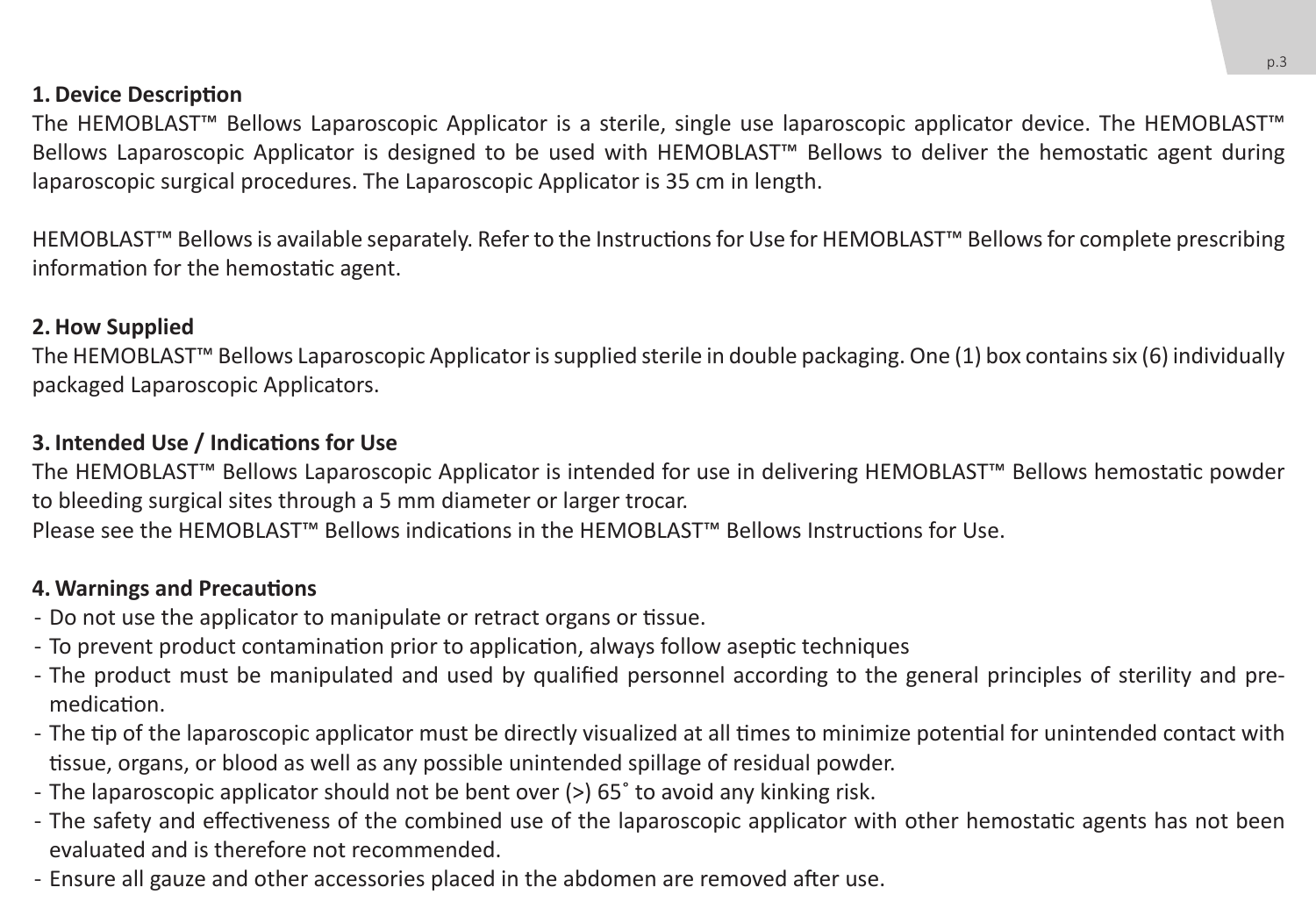### **5. Directions for Use**

### *Applicator Assembly*

- 1. Inspect the integrity of the product and its packaging prior to use. Do not use if damaged.
- 2. Peel open the bags to remove the applicator from its packaging with attention to sterile procedures.
- 3. Inspect the applicator to ensure the ends are rounded and not damaged or sharp.
- 4. Firmly insert the applicator into the nozzle of HEMOBLAST™ Bellows until resistance can be felt and a firm connection is observed. Either side of the applicator can be inserted into the HEMOBLAST ™ Bellows nozzle.
- 5. The assembled device can then be used for a laparoscopic procedure.

### *Clinical Application*

- 1. Review the HEMOBLAST™ Bellows Instructions for Use (IFU) prior to using the Laparoscopic Applicator.
- 2. Prepare the application site as outlined in the HEMOBLAST™ Bellows IFU.
- 3. Place one or more dry gauze in close proximity of the target bleeding site using laparoscopic forceps.
- 4. Place one or more saline-soaked gauze(s) in close proximity of the target bleeding site using laparoscopic forceps (avoid contact with blood) prior to applying HEMOBLAST™ Bellows hemostatic agent on the wound.
- 5. Carefully insert the applicator through a 5 mm or larger diameter trocar.
- 6. Avoid applying excessive bending forces on the applicator to avoid kinking. If kinking occurs, do not use the applicator; remove it and replace with a new applicator.
- 7. Use dry gauze to blot excess blood from the target bleeding site so the hemostatic agent may be applied directly to the source of bleeding. The wound surface should be as dry as possible before application of HEMOBLAST™ Bellows hemostatic agent.
- 8. Position the applicator approximately 2-3 cm from the site of bleeding. Laparoscopic graspers may be used to facilitate precise application.
- 9. Apply the HEMOBLAST™ Bellows powder as directed in the HEMOBLAST™ Bellows IFU.
- 10. When applied with the laparoscopic applicator tip 2-3 cm from the target bleeding site, HEMOBLAST™ Bellows can treat a surface area up to 50  $\text{cm}^2$ .
- 11. Avoid direct contact between the applicator tip and blood at the surgical site to minimize the potential for clogging the tip during HEMOBLAST™ Bellows application.
- 12. If the applicator becomes occluded/clogged during use, replace with a new applicator. Do not cut the applicator to remove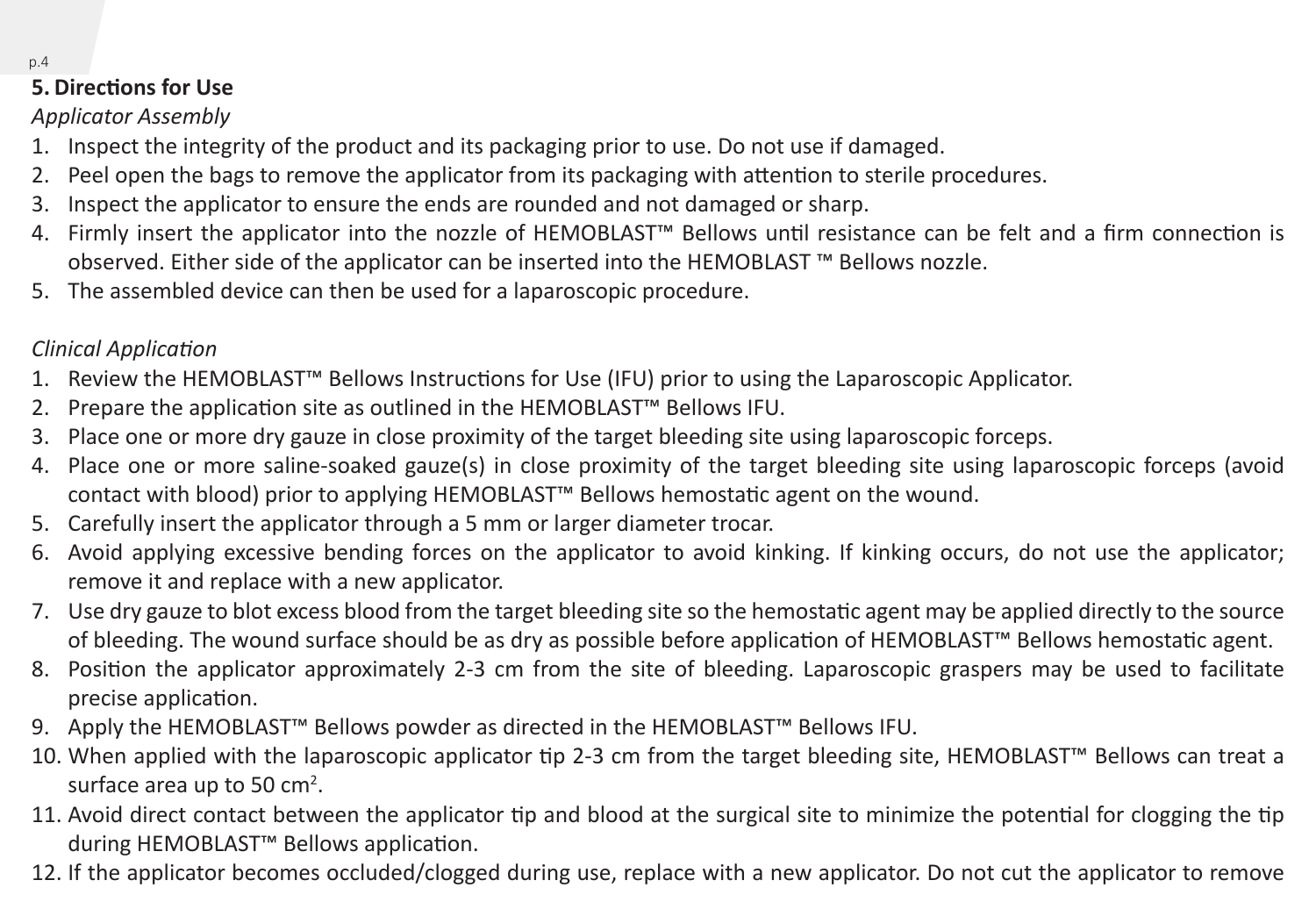the occlusion.

13. After achieving hemostasis, remove excess powder using gentle irrigation and suction.

14. If hemostasis has not been achieved, repeat steps 7-9 or use an alternative method of hemostasis treatment.

### **6. Storage and Handling**

- The product is sterile unless the package has been opened, damaged, or otherwise contaminated.
- For single-use only.
- ̵ Do not reuse or resterilize. Reuse of single-use devices creates a potential risk of patient or user infections. Contamination of the device may lead to injury, illness, or death of the patient.
- Do not use after the expiration date indicated on the package.
- Product must be stored in a dry environment at room temperature.

### **7. Sterilization**

HEMOBLAST™ Bellows Laparoscopic Applicator is sterilized by gamma irradiation.

### **8. Presentation**

HEMOBLAST™ Bellows Laparoscopic Applicator (35 cm) is provided sterile in double packaging and is sold as a box of 6.

For any additional information, please contact the manufacturer.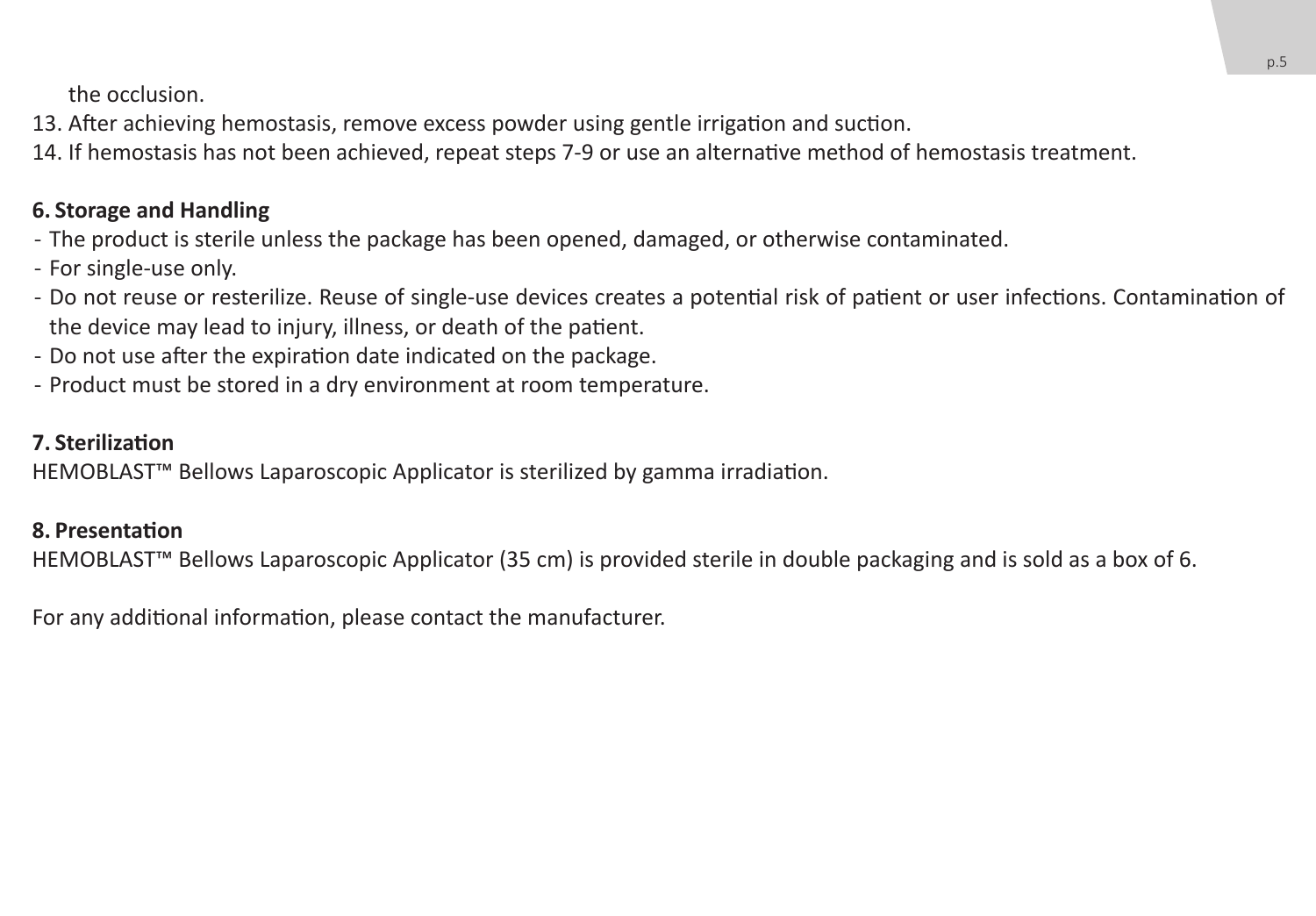### **9. Symbols**

| Symbol                                   | <b>Standard</b>                                                                                           | Reference # | <b>Title</b>                                                                             | <b>Definition</b>                                                                                                        |
|------------------------------------------|-----------------------------------------------------------------------------------------------------------|-------------|------------------------------------------------------------------------------------------|--------------------------------------------------------------------------------------------------------------------------|
| <b>LOT</b>                               | ISO 15223-1                                                                                               | 5.1.5       | Lot Number                                                                               | Indicates the manufacturer's batch code<br>so that the batch or lot can be identified.                                   |
| <b>REF</b>                               | ISO 15223-1                                                                                               | 5.1.6       | Catalogue Number                                                                         | Indicates the manufacturer's catalogue<br>number so that the medical device can be<br>identified.                        |
|                                          | ISO 15223-1                                                                                               | 5.1.4       | Use Bv                                                                                   | Indicates the date after which the medical<br>device is not to be used.                                                  |
| <b>STERNZE</b>                           | ISO 15223-1                                                                                               | 5.2.6       | Do not re-sterilize                                                                      | Indicates a medical device that is not to<br>be resterilized.                                                            |
| $\otimes$                                | ISO 15223-1                                                                                               | 5.2.8       | Do not use if package is damaged                                                         | Indicates a medical device that should not<br>be used if the package has been damaged<br>or opened.                      |
|                                          | ISO 15223-1                                                                                               | 5.4.2       | Do not reuse                                                                             | Indicates a medical device that is<br>intended for one use, or for use on a<br>single patient during a single procedure. |
| $\mathbf{r}$                             | ISO 15223-1                                                                                               | 5.4.3       | See instruction for use                                                                  | Indicates the need for the user to consult<br>the instructions for use.                                                  |
| STERILE R                                | ISO 15223-1                                                                                               | 5.2.4       | Sterilized using irradiation                                                             | Indicates a medical device that has been<br>sterilized using irradiation.                                                |
| $\operatorname{R}^{\operatorname{onry}}$ | FDA Guidance "Alternative to Certain<br>Prescription Device Labeling Require-<br>ments", issued 1/21/2000 | N/A         | Caution: Federal law restricts this device<br>to sale on or by the order of a physician. | Requires prescription in the United States.                                                                              |
|                                          | ISO 15223-1                                                                                               | 5.1.1       | Manufacturer                                                                             | Indicates the medical device<br>manufacturer.                                                                            |

E-RA-245-V1 January 2019